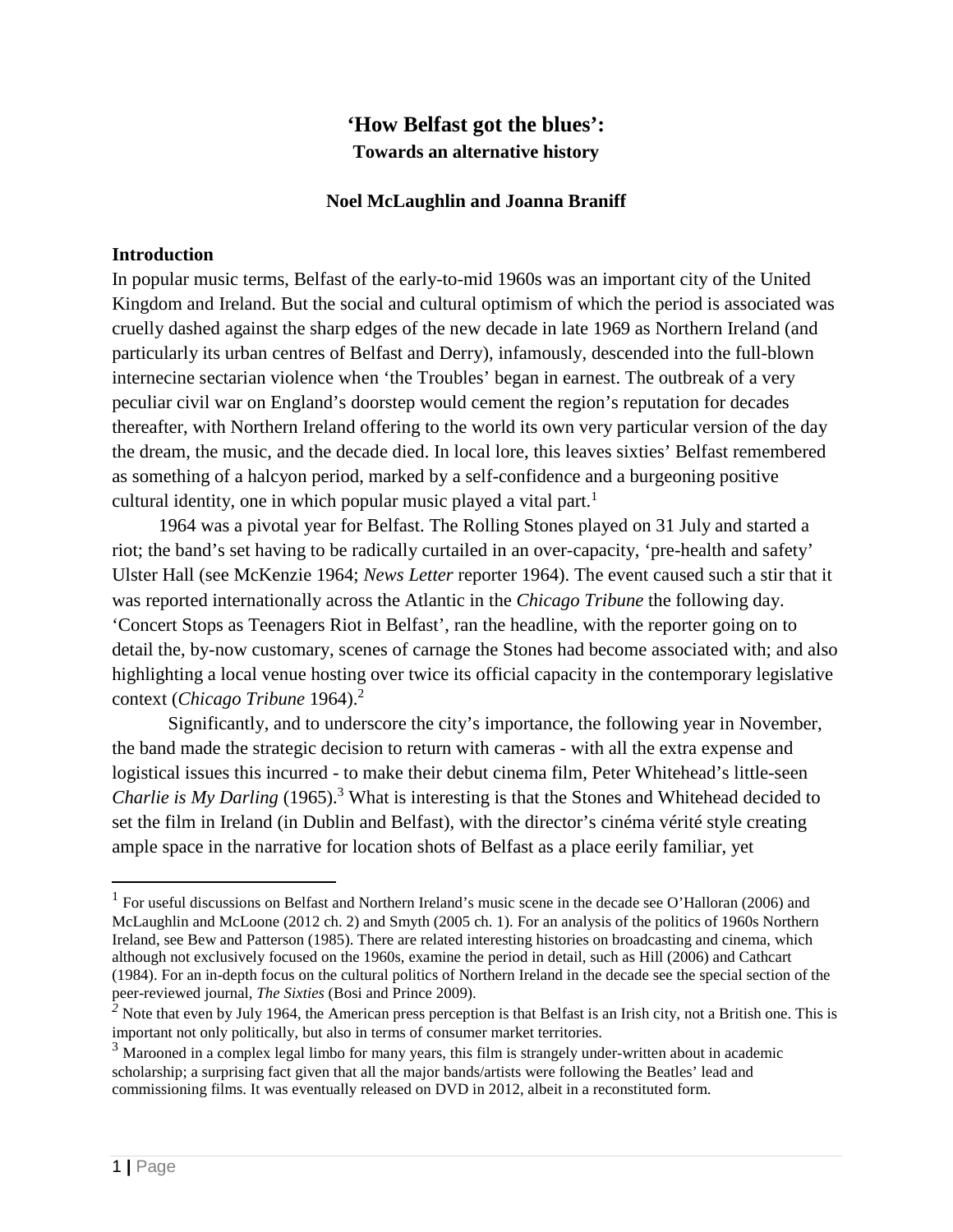unsettlingly different.<sup>4</sup> However, the real star of the film is the audience at Belfast's ABC cinema, which is featured in lingering reaction shots in a heady mix of cultural bewilderment and adoration at the spectacle of the band in live performance.<sup>5</sup>

### **'We gotta get into this place'**

The decision to return to Belfast in 1965 was surely based on what the Stones (and their management team) had experienced there the year before. While similar scenes of riotous enthusiasm at the band's performances had occurred almost everywhere they played (and were widely reported with the requisite moral outrage), it was the *otherness* of Belfast, and Northern Ireland's residual conservatism (Belfast and Ireland's apparent 'primitivism' to the Stones' 'modernity') that may have attracted the group in cinematic terms. *Charlie is My Darling*, in this regard, is replete with very specific images: horses and carts in the streets; the presence of a member of the clergy in the audience; and a young male in the front row, weeping uncontrollably, in one of Whitehead's long, unbroken takes, 'the boy's preconceptions about everything' in Victor Coelho's words, 'being systematically dismantled' (Coelho 2011: 179).

The response of the Belfast audience in 1965, therefore, did not break the trend, and resulted in front-page 'public order' news (Nixon 1965). This was, after all, a time when popular music - beat, R'n'B and blues - were little covered in the mainstream press. As with the Beatles earlier appearance in 1963, the Stones' debut concert played a pivotal role in folding Belfast into the broader burgeoning beat scene narrative. Indeed, these two visits by the group in 1964 and 1965 were to be, if anything, more important to the city's scene than their Merseyside rivals; with the Stones' appropriation of the blues forming the most influential template for local bands.

To set the scene for what follows, it marks the fact that this contentious capital and trade port was both a vibrant rhythm and blues city *and* a place apart with a distinctive identity. It was also one with an audience that evidently 'got' the blues, was increasingly 'plugged-into' a rapidly-internationalizing British-led 'beat' culture and possessed, an albeit small, yet enthusiastic beat group scene. The majority of these groups, like Whitehead's rarely-screened film, are barely known outside of their locale, having been eclipsed by the 'big bang' moment, and our second, and more important reason, for claiming 1964 as the pivotal year. This is the moment when the city bequeathed Them and Van Morrison to national and international renown, and furnished Belfast (and Northern Ireland) with a prominent presence - performing representatives, as it were - in the broader 'British Invasion' movement (as well as inaugurating Morrison's long-standing international career). Thus, the spring and summer of 1964 is celebrated in the current context, over five decades later, as the city's seminal popular musical event.

 <sup>4</sup> For <sup>a</sup> discussion of *Charlie is My Darling* and its production history, see Coelho (2011).

<sup>&</sup>lt;sup>5</sup> Dublin out-does Belfast in terms of audience reaction, offering the perverse spectacle of the Stones being beatenup by stage-invading male fans, evidently uncertain about how to deal with their idols and what they signified. It is, therefore, a very particular instance of the local and the global/periphery and centre meeting, and perhaps, an early example of a specifically Irish rock 'n' roll 'crisis in masculinity'.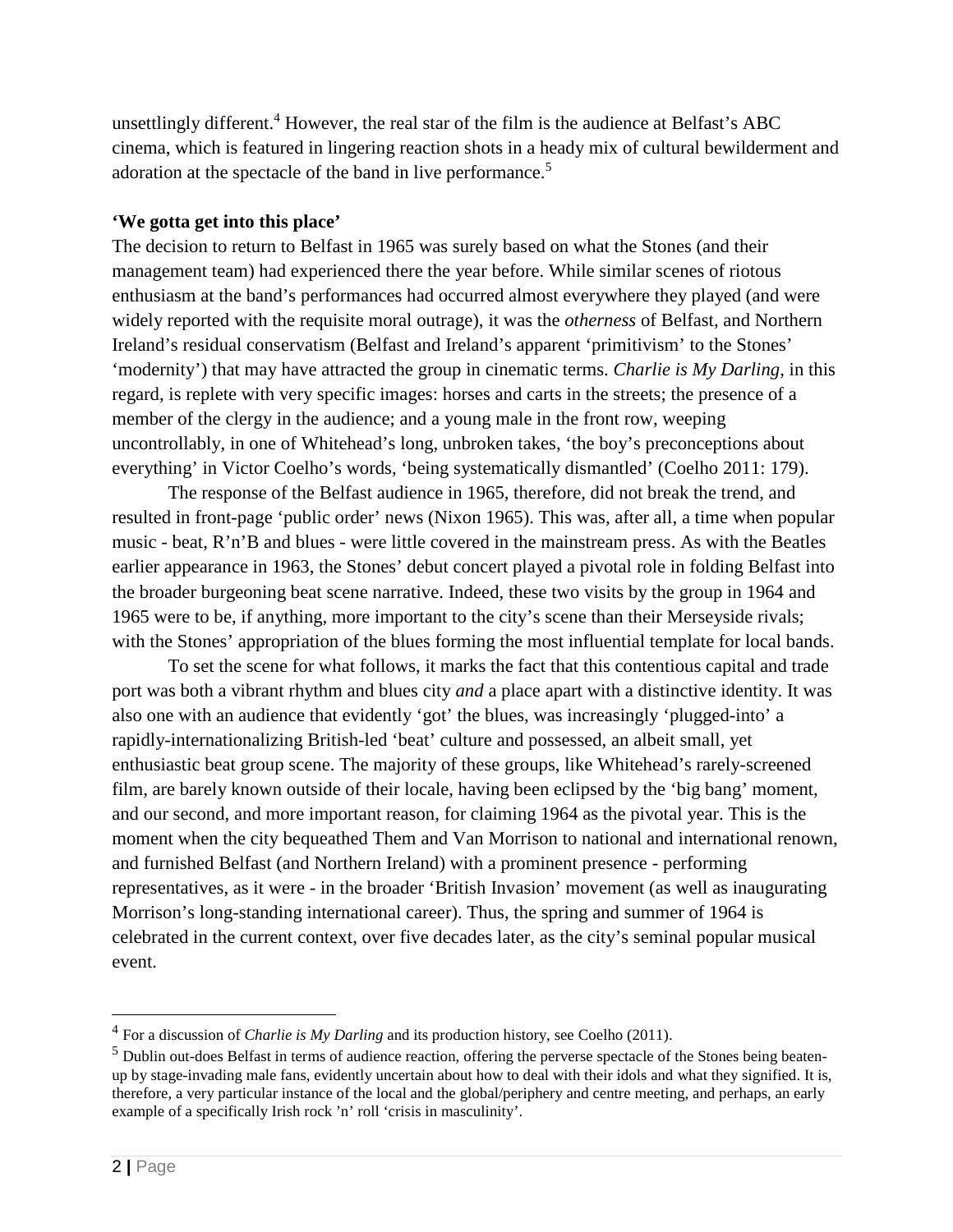In recent years, one significant aspect of academic approaches to popular music history has been the focus on exploring city-based scenes and questioning the role of heritage initiatives in both appropriating, and shaping, popular musical narratives. Analysing the formation, and ideological implications, of these dominant discourses - and their capacity to organize experience - has been a key aspect of much of this work, which is often driven by an attendant desire to uncover counter-histories and/or to understand the dynamic between the city (local) and the broader socio-political and economic forces within which local scenes exist. As Lashua, Cohen and Schofield have argued: 'such constructions of both the "character" and "sound" of a city are most successful when they remain largely invisible, acting to shape common knowledge by focusing attention on some histories, places and musical styles while overlooking others' (Lashua, Cohen and Schofield 2010: 142).

In a similar vein, this article seeks to do two things. Firstly, it considers what often stands as *the* foundational moment in the city's popular music history, and Irish rock more broadly: the 'big bang' moment of 1964 we have just referred to - the emergence of Van Morrison and Them and the accompanying 'legend' of the group's residency at the Maritime Hotel. It is our contention that the existing history of this period is in no sense neutral and we seek to revisit the dominant narrative, open-up its ideological implications and extend aspects of the discussion. Secondly, after revisiting this 'well-known' story, we consider a little-documented aspect of Belfast's popular music history, one which may both inform and problematize the existing account, thus challenging the established canon, and the accepted chronology, in significant ways. As Roberta Freund Schwartz has argued, echoing Lashua et al., often missing from discussions of how UK cities like Belfast got the blues, 'is how the music was received, and how, by 1963, it had filtered down to a small but significant segment of the 16–25 age group' (Schwartz 2007: x).

# **The birth of Belfast beat: 'A' story of Them?**

From the perspective of a broader rock narrative, Belfast in early 1964 is the story of Them, Van Morrison, and the Maritime. This is the momentous occasion when the city (and then the rest of Ireland) 'got the blues' and achieved international popular musical recognition and rock credibility. It also marks the period, when symbolically at least, the Irish showband was dethroned, and its first music-based youth subculture was born.<sup>6</sup> As a result, it is arguably, the most mythologized point in the region's music history (with Belfast punk – due to its articulation to the troubles - a close runner-up). For example, regarding heritage initiatives in the contemporary context: the interior walls of the 'Oh Yeah!' Centre, Belfast's dedicated music history/performance space in the 'bohemian' Cathedral Quarter, are covered in large photographic information panels. These have a canonical function, illustrating significant

<sup>&</sup>lt;sup>6</sup> The showband was a specifically Irish phenomenon. They dominated the Irish popular music scene and were regarded as derivative and parochial by the 'authentic' blues-based rock culture that followed. In attitude, beat groups were often vehemently anti-showband. While the beat scene of 1964 was to symbolically overthrow the showband, the form and the culture in no sense died-out and continued for several years. For illuminating discussions of the showband, see Smyth (2005: 9-30) and McLaughlin and McLoone (2012: 20-41).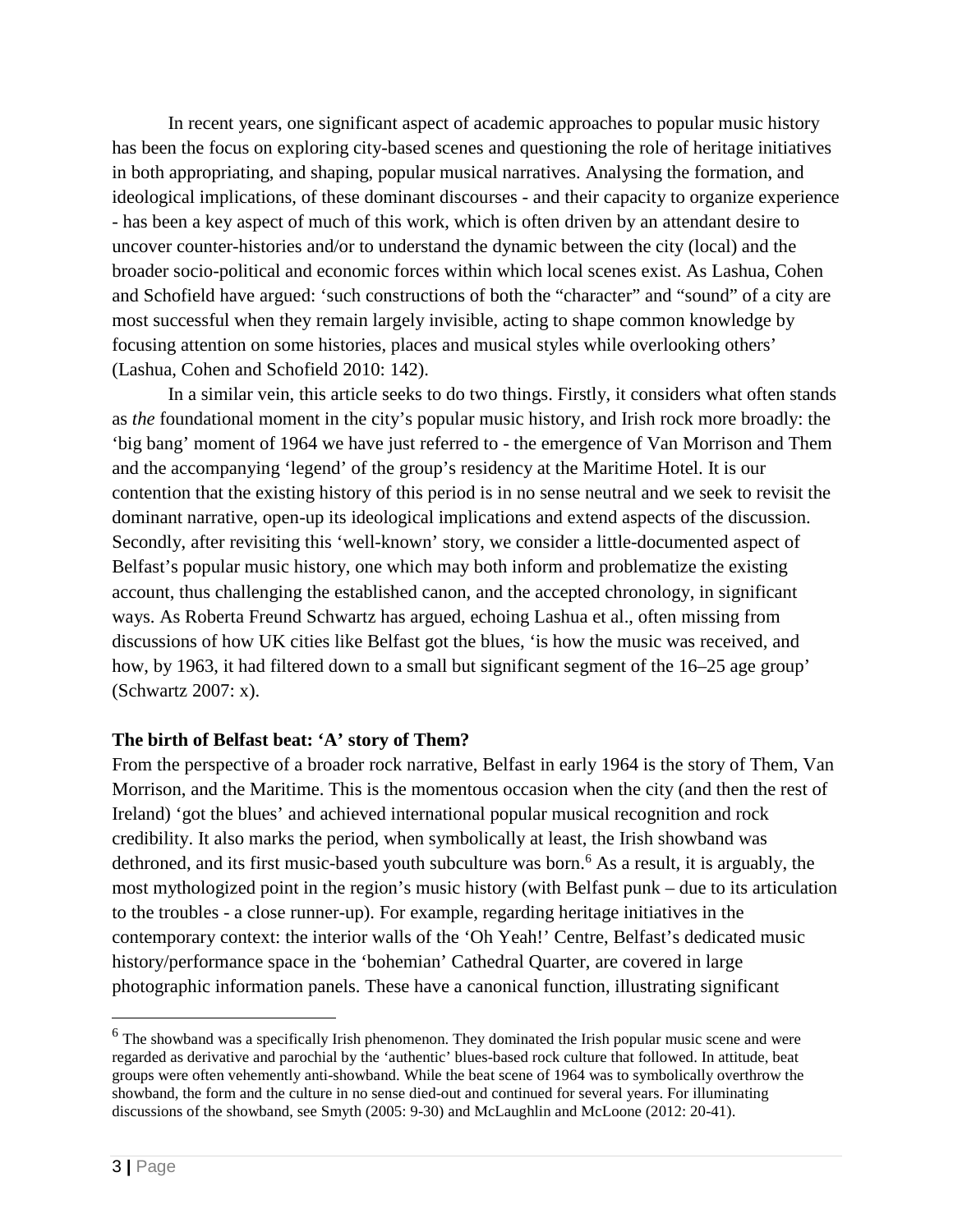moments in the city and Northern Ireland's popular music history and are, unsurprisingly, dominated by Them and Morrison in this period. Furthermore, adjacent to the site where the, now-demolished, Maritime once stood, a wall is emblazoned with an, albeit unusual, example of the customary blue plaque; as it commemorates a building, not an individual, and a building which no longer exists.<sup>7</sup>

As Belfast and Ireland's most revered and enduring popular music artist, Morrison has been the subject of several high-profile biographies (Collis 1996; Hage 2009; Heylin 2004; Hinton 1997; Marcus 2010; Rogan 1984, 2005; Turner 1993; Yorke 1975).<sup>8</sup> These accounts are often forensic in documenting the minutiae of the events surrounding this formative moment in his career – both Clinton Heylin and Johnny Rogan (in his second biography) devote a number of chapters to 1964 alone - and as a result they simultaneously yield significant insights *and* construct an orthodox narrative. These writings do, however, have the virtue of the inclusion of original interviews with key protagonists and of providing texture, if at times controversially so; opening-up the local scene to a broader readership and, paradoxically, creating discourse about it that otherwise wouldn't exist. In a vital sense, it took an internationally successful 'product' of Belfast's beat culture to turn a forensic spotlight onto the city and the period, with the inevitable disputes over ownership of the story, ideas and songs that have accompanied it. However, the individualistic impulse inherent in the form – making its subject the centre of the story displaces and renders irrelevant other, more collective, ways of approaching the Belfast of the period.

Thus, the spring and summer of that year is the most officially-documented part of the story of Belfast's music scene in the decade. This is the brief period when Them formed, decided upon and perfected a distinctive repertoire, and took up residency in the Maritime. After this, as is widely known, they decamped to London after signing to the Belfast-born, but internationally powerful, music entrepreneur Phil Solomon and his management company, Hyde Park Music. Solomon, significantly, owned the group's recordings, which he licensed to Decca, the major label which - just as importantly - his family had a longstanding financial investment in (at one point they were reported to be majority stake-holders) (Rogan 2005: 92; see also Murphy 2015).

Regarding this hallowed moment in Belfast's popular musical folklore, the first point of interest is just how short the timeframe was. Them's 'legendary' residency at the club could have resulted in no more than seventeen appearances; bookended by their Friday 17 April debut and by the first Friday in August. On the first weekend in July, the band was in London for their first Decca recording session, and their residency at the blues club that helped forge their reputation was over (with original promoters, 'the three Js', literally, locked out).<sup>9</sup> While the group would

 $<sup>7</sup>$  The Maritime was demolished before its heritage capital was recognized.</sup>

<sup>&</sup>lt;sup>8</sup> As Marcus has bluntly put it, 'Van Morrison is as intense and imaginative a performer as any to have emerged in the wake of the Beatles and the Rolling Stones' (Marcus 2010: 4).

<sup>&</sup>lt;sup>9</sup> As Gerry McKervey (one of the 'Three Js') has recalled, Them 'were whisked off away to London. The rhythm  $\&$ blues club ran one more night. We turned up the next night and there were two policemen on the door and the manager of the hotel who said, "I'm sorry. I've got a booking"…. That was us out of the Maritime as well' (Heylin 2004: 86).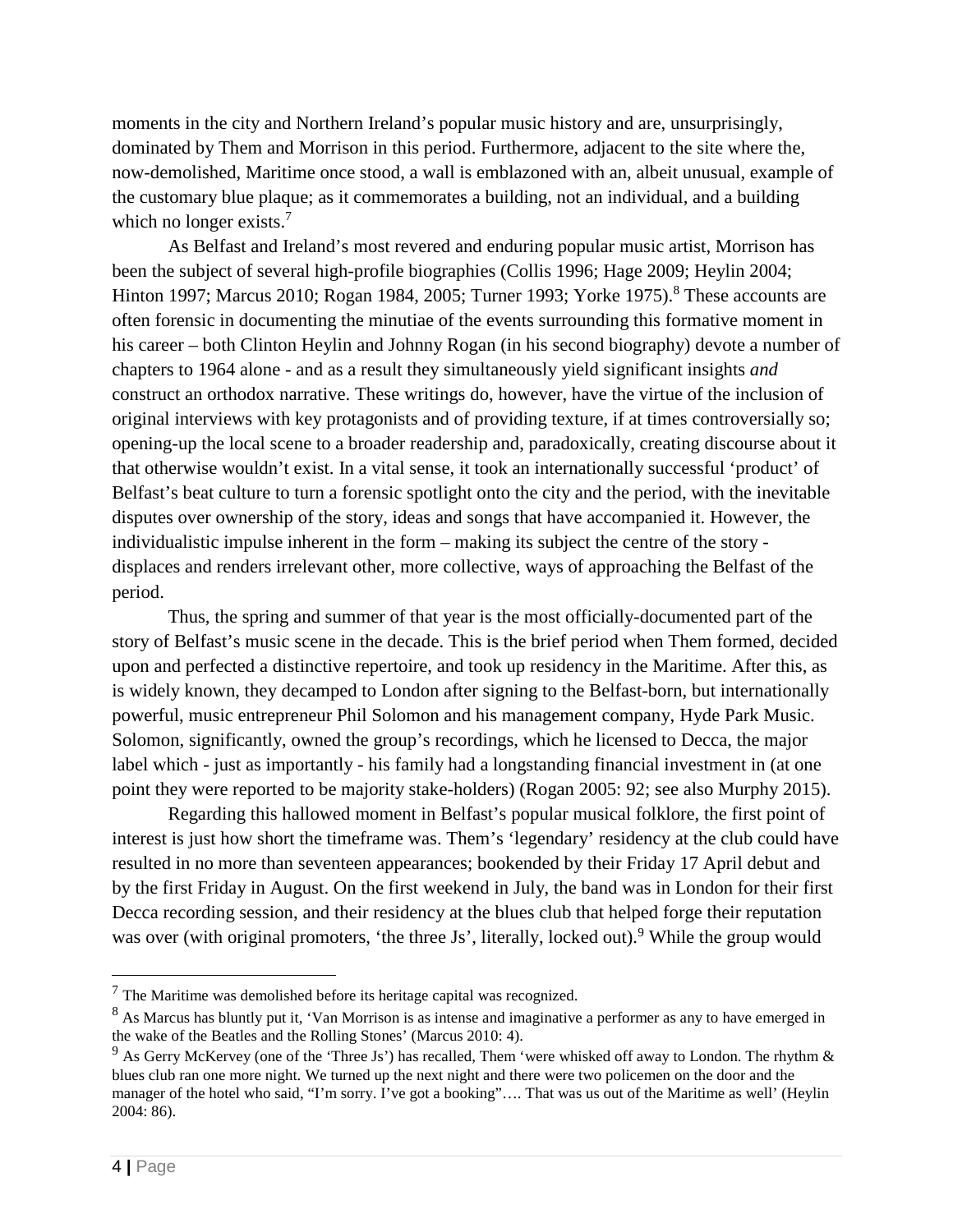continue with their Friday sessions at the Maritime under new promoters until early August (and were playing elsewhere across the city in this period), it is nonetheless a short 'magnesium flash' in the overall history of the Belfast beat scene, and an exceedingly brief period in which to 'print a legend'. If one was being generous it was a product of the more general restless energy of the times, with this truncated residency – eight weeks before signing, and seventeen in total - a fraction of the number of appearances made by the Beatles at the Cavern. As Heylin wryly, but euphemistically, observes, when it comes to the events in the spring of 1964, 'the truth is one curdled mess of memories… the speed at which everything happened – from rehearsal room to record contract inside three months – may account for much of the blur' (Heylin 2004: 59). Indeed, this simultaneous compression and elongation of time, alongside the biography's individualistic focus, has an obfuscating effect. Amplified by Morrison's later success as a solo artist, and compounded by its heritage capital in the present, the dominant narrative, retrospectively, makes the period of 'Them's coming' seem longer, bigger, and more momentous than it could have been historically.

Other accounts have sought to approach the subject beyond Them and Morrison. For example, Northern Ireland music writers Colin Harper and Trevor Hodgett (2005) comprehensively document and profile the majority of beat groups playing across the city. While admirable, there is little delineation of context, whether musical or political, the groups were circulating in. Despite the egalitarianism, they, like Darragh O'Halloran (2006) in a similar survey, do little to challenge the overall story: that Them and the Maritime is the originating and hence most significant - moment in the overall story. It is, on a superficial level, an easy myth to debunk: a cursory perusal of entertainments' listings across the Belfast press reveals that beat groups inspired by the likes of the Stones and the Animals were playing in the city's few beat venues before Them's formation (and long after they departed).<sup>10</sup> Again, like the biography, these accounts prefer an individualistic focus over and above socio-economic forces; but despite a widening of the aperture, Them's godfather status remains intact. Morrison has, of course, been very protective of the Maritime legacy, imbuing this brief period with mystical and talismanic properties, claiming that 'Them lived and died as a group on the stage of the Maritime' (Yorke 1975: 24), that 'it was never captured on tape', and that 'we ran the place, the whole show' (ibid: 29), thus locating himself at the centre of the story. This renders the period as a live entity that could only have been witnessed (like the Sex Pistols at the 100 Club in September 1976) by a relatively small number of people; creating a rare artwork of sorts - a paradigm case of

 $10$  There is a veritable list of groups comprising the scene, some of which were active before Them: the Alleykatz, the Aztecs, the Bats, the Few, the Idiom, Just Five, the Klan, the Luvin' Kind, the Mad Lads, the Method, the Misfits, the Styx, the Telstars, Teddy and the Tigers, the Tremors, the Vaqueros, and the Wheels. Indeed, 'group' – in the main - had different connotations in the 1960s. Whereas group, say from the time of punk, had intimations of the manufactured. While there are significant exceptions to this rule, in Northern Ireland in the 1960s, 'group' signified autonomous and hence 'authentic' performing unit (an aspect heightened by the dominance of the show*band*).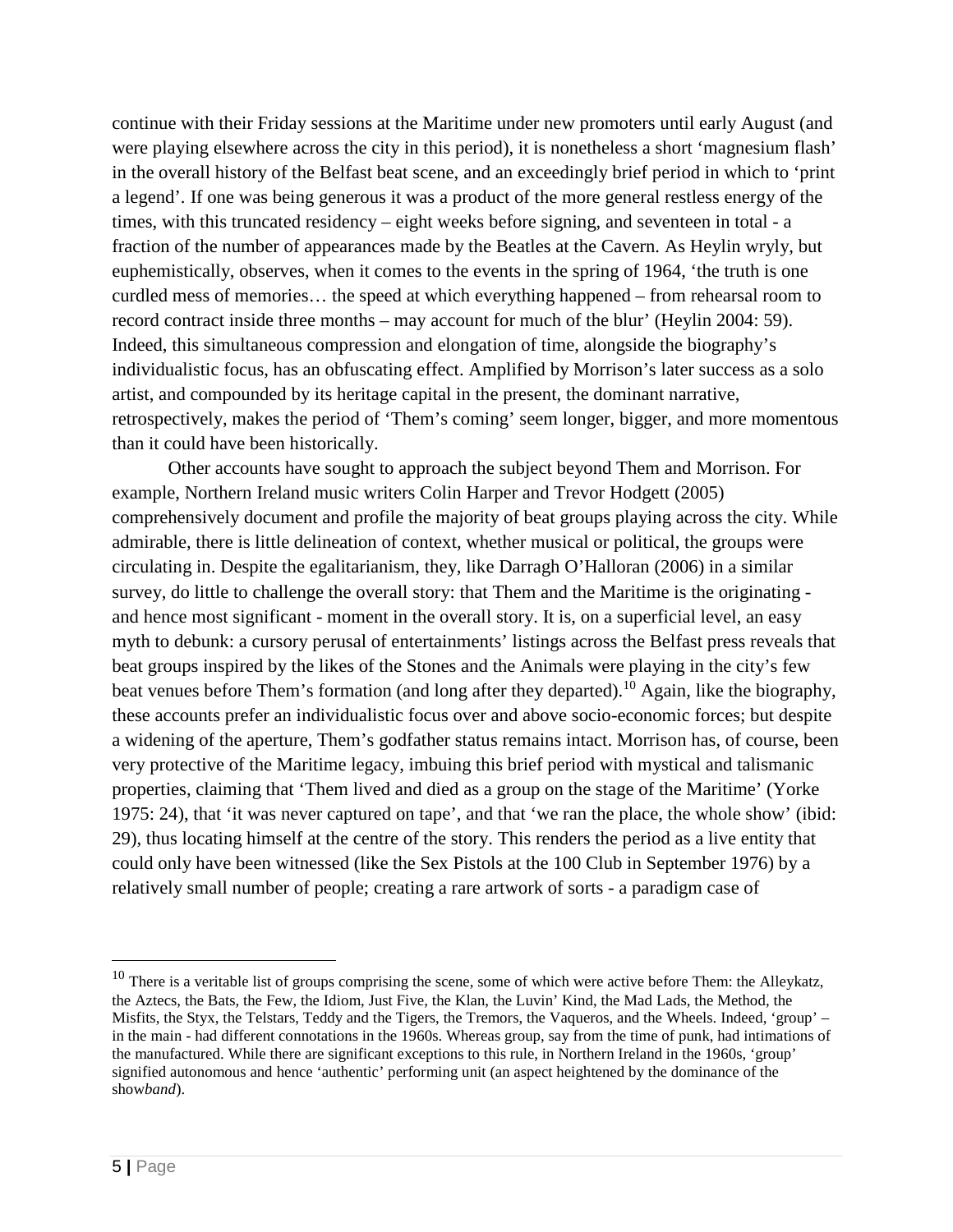commodity fetishism - a seminal moment which will necessarily remain out of reach for the majority of devotees.<sup>11</sup>

Lawrence Davies has explored the idea of the 'godfather' as a key recurrent organizing trope in the 'big bang' narrative, and the popular impression it leaves, of the emergence of the blues in Britain in the early 1960s. With regards to key bands such as the Stones, he writes: 'we think that these "godfather" musicians were the *first* people to start listening to and performing the blues in Britain. This quite simply is not true' (Davies 2014). The orthodox rock narrative, then, tends to elide 'first' with 'most important'. This is clearly of significance as the existing dominant history obscures this timeline in favour of consolidating a coherent narrative replete with the customary key protagonists and events at its centre.

More scholarly accounts of Irish rock and popular music history have also colluded in replicating the myth about Them's 'godfather' status on the scene. McLaughlin and McLoone (2012: 47), in the most complete academic survey of the Belfast beat scene to date, reproduce the dominant discourse, claiming that the group 'provided the template for ambitious bands to follow'. They write: 'As Them headed off for London in 1964, their place at the Maritime was taken by the likes of The Aztecs, The Mad Lads and The Wheels' (ibid: 49), thus remaking the band and the venue's centrality in time and space.<sup>12</sup> This is not to invoke games of ownership and a circuit of claim and counterclaim. We are merely noting a fact of history and foregrounding that broader cultural trends are greater than individuals and bands. In this sense, the beat *group*, as a form, has greater claims to be the collective author of the story. Them were, in no sense, the unique, originating phenomenon in the manner which has been claimed (the Aztecs, for example, were playing covers of English beat group singles while Morrison was still playing in showbands).<sup>13</sup> In support of this more collectivist reading, Simon Reynolds has captured some of the importance of the beat group of the early 1960s as a distinctive historically and culturally-specific entity:

<sup>&</sup>lt;sup>11</sup> The 'Punk Special' was a two-day event held at the 100 Club on 20 and 21 September 1976. The gig showcased eight bands, most of which were unsigned. The event marked a watershed for the movement and has become greatly mythologized. It is, of course, now the source of insider rock humour, as a great many writers, musicians and fans have, over the years, claimed to have 'been there' during the formative two-day festival. The 'joke' resides in the fact that the number of recorded claimants is believed to be well in excess of the actual attendance, as the event was, famously, undersubscribed.

 $12$  In fact, when the site of the Maritime received its blue plaque, it was unveiled on 17 April 2010, the anniversary of Morrison and Them's debut, not significantly, the day the building started functioning as a dedicated beat venue a week before.

 $13$  Following the lead of Lashua et al, it would be interesting to know which bands were genuinely valued by audiences on the Belfast beat scene, and to know if any were performing their own compositions in advance of Them. With regards to popular memory outside of music writing, the Maritime is not exclusively remembered via any particular band, author or star, but more – with hindsight after the onset of the troubles – as a scene which represented the cultural and political power of what might have been. In short, and importantly, music as a practice – as a form to produce, a social occasion to attend, where fun could be had, alongside what that music symbolized – worked to create cultural and social possibilities and alternatives largely absent elsewhere in the Northern Ireland's body-politic.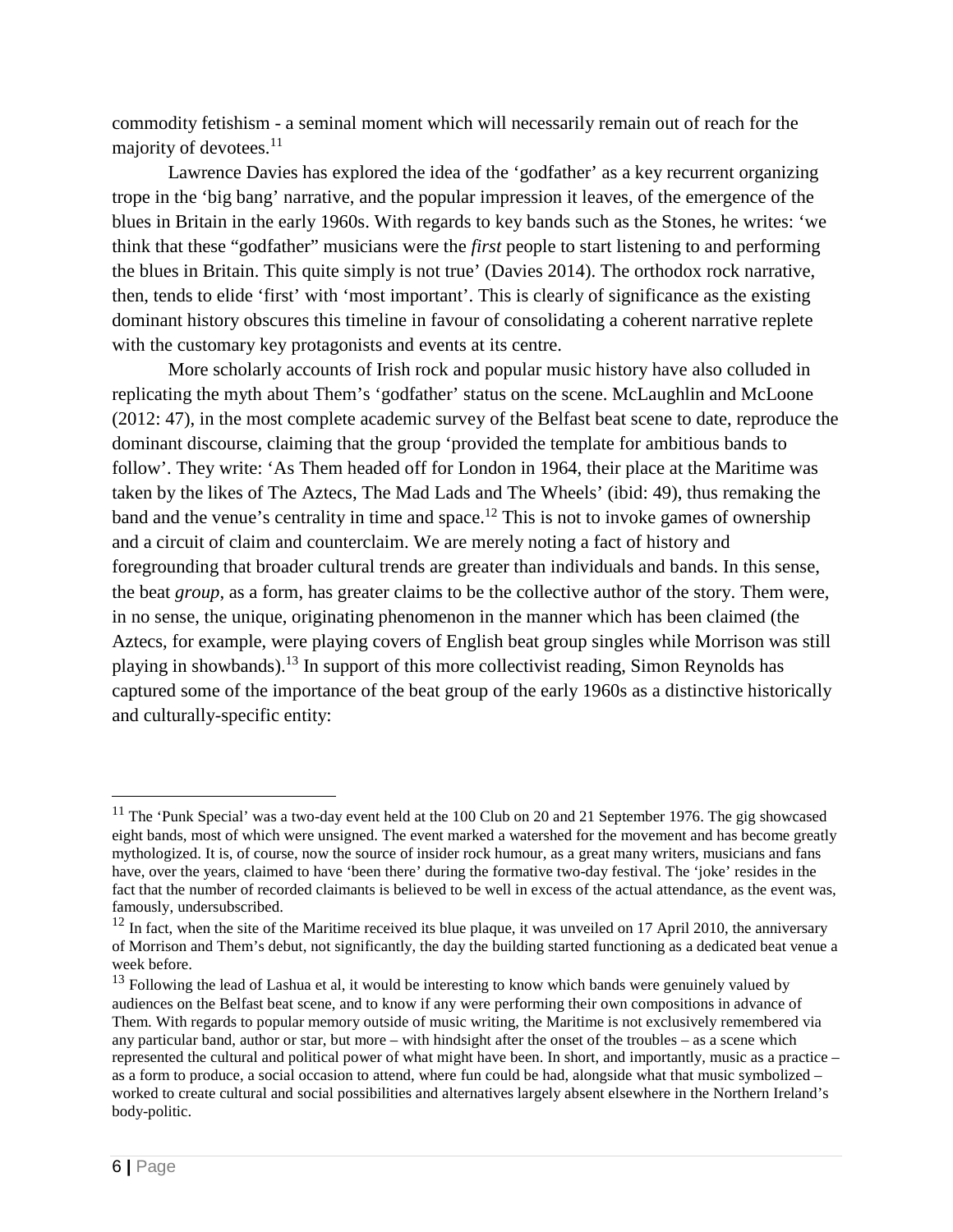The beat group format took over as the dominant force in British pop, eclipsing the previously reigning templates of solo performer or singer plus backing band... Backing bands tended towards anonymous proficiency, versatility, doing what they were told. Beat groups were more "organic", which meant that they could grow… the members typically had different skill levels, influences and tastes; the relatively narrow zone where these converged became the group's distinctive sound … The band as internally combustible creative engine heading off on a musical journey: this is the basis of British rock achievement in the sixties (Reynolds 2016: 76-77).

However, notwithstanding, Them are undoubtedly the most important beat group to emerge from Belfast in the mid-1960s, but one needs to be clearer as to why. Some of this, rather obviously, resides in being the one to 'make it', a version of 'our boys made good', and to have that allimportant commercially successful UK hit single – 'Baby Please Don't Go' - and the first to appear on British national television. Another aspect of their local significance is attributable to being the first group to be attached to a *dedicated* rhythm and blues night, where the blues was foregrounded in promotion, and hence explicitly non-showband and 'purist'. <sup>14</sup> The group's initial campaign to promote the Maritime residency, famously, featured a series of adverts in the city's most widely read newspaper, *The Belfast Telegraph*, which ran on consecutive days from 14 April to the group's debut at the venue three days later (just eleven days after the band became Them). It began 'WHO ARE? WHAT ARE? THEM?' moving to 'WHEN? AND WHERE? WILL YOU SEE THEM?' to 'RHYTHM AND BLUES AND THEM – WHEN?' and built-up to the announcing the concrete arrival of the band on their debut, as '*Ireland's* rhythm and blues *specialists*' (emphasis added). The newspaper ads were also supported by a fly-posting campaign which simply stated: 'THEM ARE COMING'.

In a local context, this campaign (similarly regarded as 'legendary' in the discourse) was a historically clever gimmick. It was effective in creating an enigma, and - in the story - resulted in increased audiences in the coming weeks well in excess of what the venue had experienced hitherto (although unlike other heavily-mythologized city scenes, there is a lack of photographic material of the group at the Maritime, or of crowds outside the venue, in the public domain). 'Who' or 'what', was coming to Belfast? It enforced, with a certain linguistic economy, that Them were a very particular type of collective - *a Them* – *other*, abnormal; but also of one mind: giant ants - invoking a most famous beat quartet with an insect register - a hive, possibly even

 $14$  This is how official discourse, from the Culture of Northern Ireland website, frames it: 'In the early 1960s, Belfast nightlife largely consisted of a number of licensed cabaret clubs with genteel pianists and singers and an array of sedate ballrooms where smart-suited showbands pounded out cover versions of the latest top ten hits. But that all was to change in April 1964, in the aftermath of the popular music earthquake, triggered by the Beatles and the Rolling Stones, with a spartan seamen's hostel in College Square North'. At best, this is partially correct, but it ignores the venues where beat music was regularly played before the Maritime's dedicated night, such as Sammy Houston's and Betty Staff's. It also ignores the jazz and blues/jazz scenes.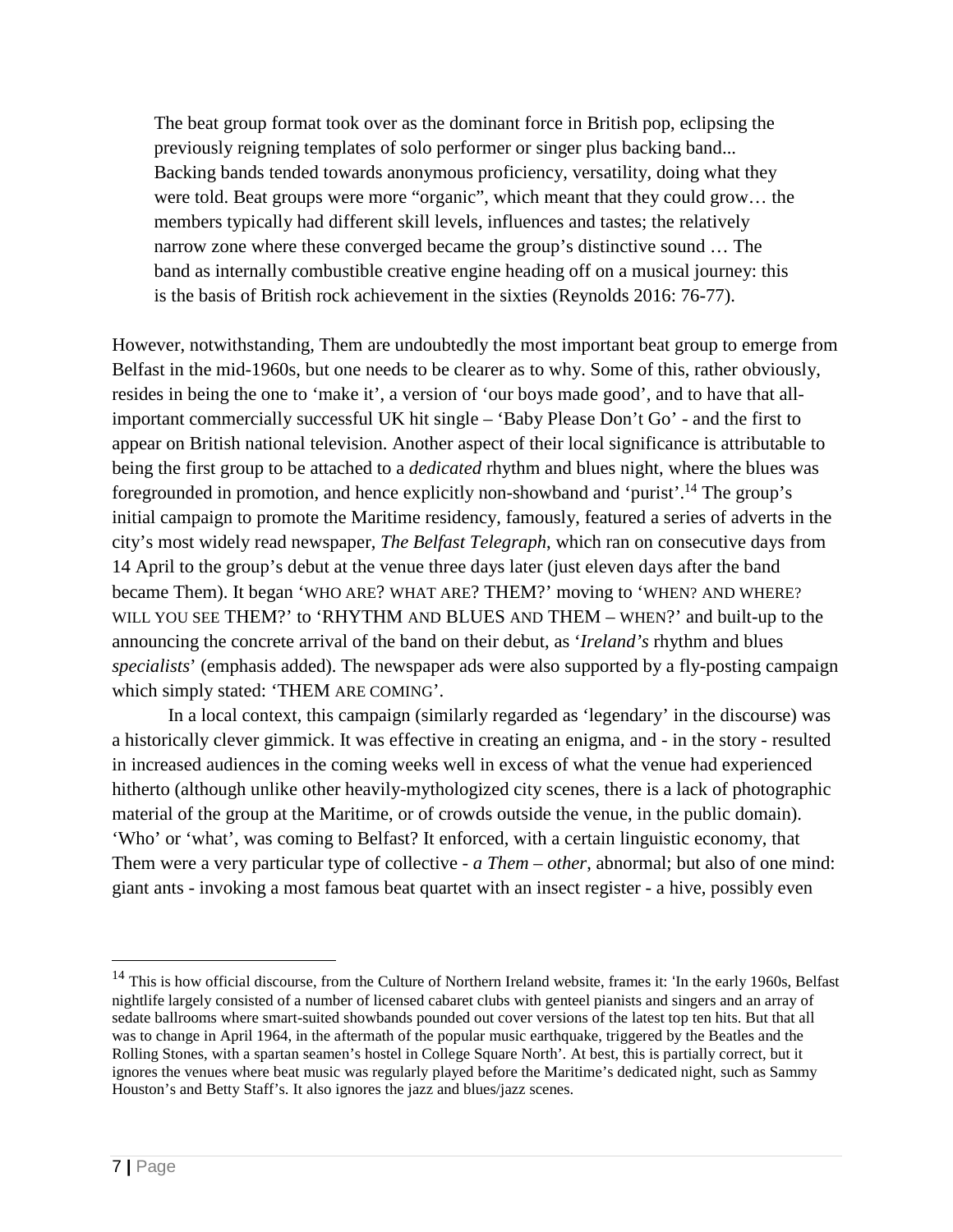communists.15 More prosaically, but just as relevantly, these larger than usual press ads and more extensive marketing, promoted a lone local band. This was not the norm for the time, with club owners taking out the smaller (and considerably cheaper) spaces, which featured two-plus groups, and always under the 'bill-of-fare' of the venue, whose identity was most prominent. Perhaps more importantly, the group at the Maritime showcased their own material, intermixed with radically reworked blues and soul covers, in an extended 'jamming' and open-ended format, as distinct from the groups which predated them (who were largely performing covers of singles by successful English beat groups). In short, Them were located within, and adapting, a more foundational African American blues style, and in the new (for Belfast) format of a specialist/dedicated club.<sup>16</sup>

### **I heard the news today - oh boy!**

Therefore, Them's significance was indebted, in large part, to promotion and identity, appropriating the prior city/artist/venue nexus template established previously by the Liverpool/Beatles/Cavern connection, the London-Richmond/Stones/Crawdaddy relationship and the emerging Newcastle/Animals and Club A Go-Go scene. However, what is displayed here is not just an awareness of these pre-existing scenes, but a knowledge of how they drew upon, and invoked images of places and identity. The story of Them in their pre-signing period, reveals in-depth popular musical capital and managerial experience strategizing outside of 'on-theground' parameters; a popular music public-relations apparatus well in advance of, what could be termed, local ways of doing business. Whether the name, the ad campaign and the overall strategy were band-authored, or masterminded by the local promoters - 'the three Js' - as credited in the orthodox narrative, or Phil Solomon, Them were the beneficiaries of a sea-change in trends, whoever the architect.

To return to chronology once again, Them officially signed to Solomon/Decca about a month before they went to London for that first recording session. However, before signing, they recorded a demo-tape at the one-and-only Belfast recording studio - Lloyd Sound Systems at Cormac Square - while still, as the orthodoxy has it, under the patronage of the 3Js. However, this account is problematized by the fact that Solomon, and locally-based brother Mervyn, had a substantial investment in the recording facility, and which Mervyn frequented regularly.<sup>17</sup> This further truncates the already-brief timeline of some eleven appearances for the group in the

 $15$  It is more than merely ironic, that the success of this hive 'collective', Them, with hindsight hinges on 'the gimmick' - a publicity device to be shunned by the beat groups as it was associated with the showband and light entertainment, and hence inauthentic. However, the financial outlay in promotion – fly-posting and ads in the press were well in excess of what could be returned in the Maritime's gate revenue. No other Belfast beat group was thinking in such terms with regard to publicity. When asked about this, still much talked about campaign, one beat scene luminary who would prefer to remain anonymous, averred that, 'they (the members of Them) couldn't have come up with any of that. No way'.

<sup>&</sup>lt;sup>16</sup> Them, largely via Morrison, were drawing on the blues he had been steeped in from an early age via his father's record collection and his exposure to African American GIs in his time with the Monarchs showband in Germany. Other local beat groups were more directly influenced by the white British appropriation of the blues.

 $17$  Heylin's (2004: 515) best approximation for the Belfast demo is 11 June. The Decca session took place on 5 July.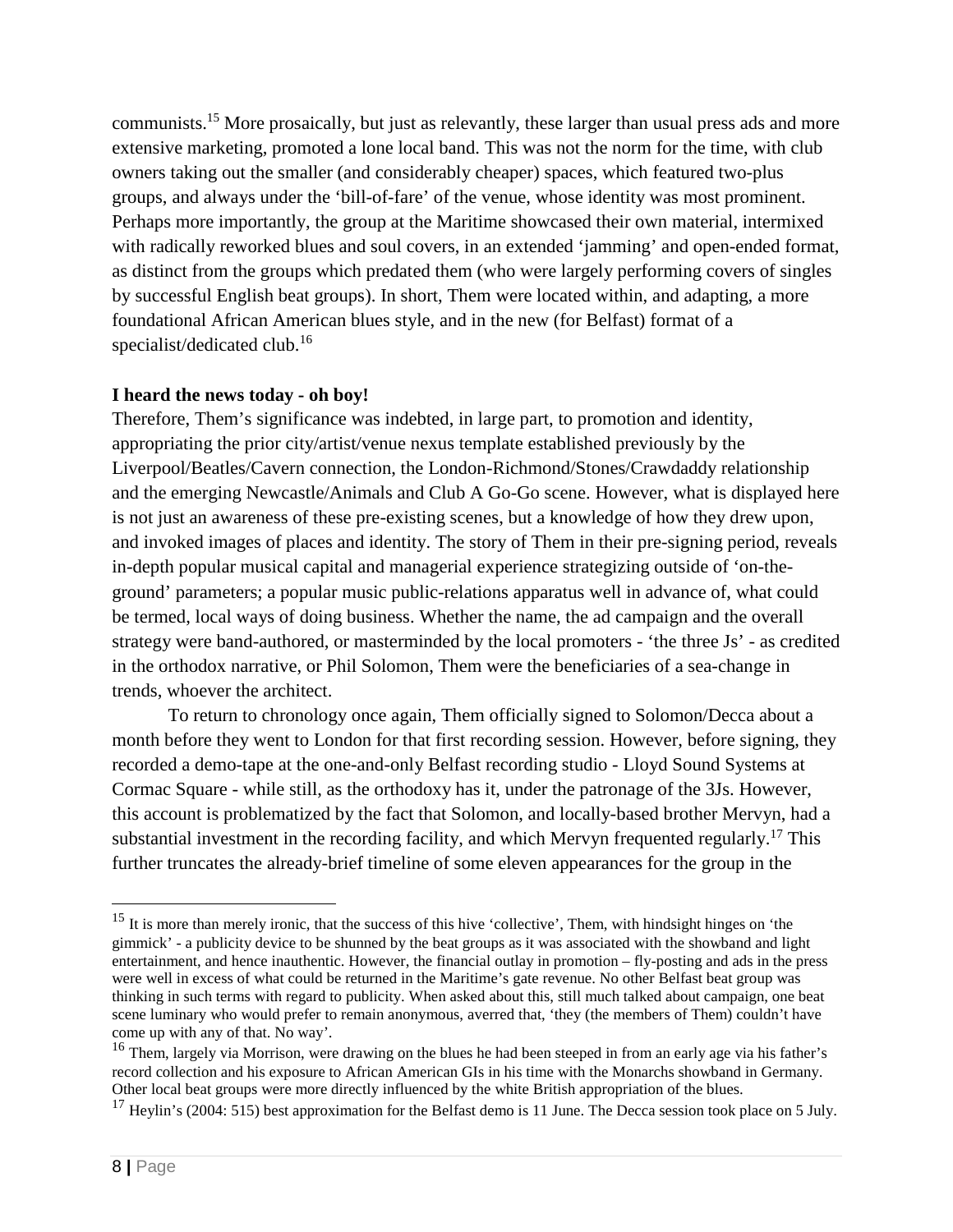Maritime before leaving for London and their debut recording session at Decca's studios in West Hampstead. According to the official narrative, Them were signed about two months after their Maritime debut. Just enough time - or was it? - to underwrite their authenticity: to create the sense of 'paying their dues', and to be worthy of both representing, and being in advance of, their community/scene. (As with the Beatles example cited earlier, other pre-existing city beat scenes, built around the identity of a group and venue, took longer to crystallize.) In the context of this later Belfast version, there is evidence of a self-consciousness: creating a myth of authenticity and origins – of rock as art and rock as folk - which could be pressed into the active service of broader acclaim. As we've been intimating, there is a sense of the 'wisdom/hand of Phil Solomon' before Them were signed, with Mervyn investing in scene-making hype, such as paying for girls in the Maritime to faint during the group's set, and having to be carried down the stairs and out of the building.<sup>18</sup>

It is, of course, difficult to verify this infrastructural support in absolute terms, but the possible involvement of the Solomon brothers in the group's development, and lead-up to their debut at the Maritime, is an aspect missing from all existing accounts (and all the biographies are incredibly vague about events in the first third of that year). However, the potential reasons for the exclusion of the Solomons from the narrative at this point are of critical interest. As we've argued, from the outset, Them were formed, distinctively named, running a novel dedicated blues night, and signed exceedingly quickly. The evidence also suggests the group may have been underpinned by long-term, promotional strategies (as with the Maritime campaign) angled towards national, even international, markets.<sup>19</sup> What can be said with a degree of certainty, however, is that the complex 'kite-mark' of rock authenticity would have been easily erased with even a tiny whiff of record industry and/or corporate managerial manoeuvring. From the reverse perspective, it would be exceedingly difficult to build an 'authentic' R'n'B city-based scene if the 'corporate', and internationally-connected (and much older than the group/scene) Solomon's involvement was overt, and hence widely known to fellow musicians and beat audiences at this crucial early stage. There is a delicate balance to be negotiated here, between being 'true to your scene'/not 'selling-out', and 'making it'.

As we've seen Them were greatly assisted in their ascent by sophisticated marketing strategies, venture capital and related investment, that was not the norm for Belfast beat groups

<sup>&</sup>lt;sup>18</sup> This is usually explained in biographical material as a stunt to impress Decca's Dick Rowe into signing the group. However, this is problematized by that fact that Rowe had heard the band earlier on tape at the local studio and had already agreed to sign them, as long as they were being backed by the Solomons. Indeed, the Solomon family were majority stakeholders in the record company (see Rogan 2005: 92 and see Murphy 2015), which suggests that strategies like this, which Rowe had seen before, don't make sense outside of localized myth-building and constructing an authentic city-based scene (Selvin 2015: 249).

<sup>&</sup>lt;sup>19</sup> Them formed out of the Gamblers, who were still functioning under that name until March 20. Morrison was still fulfilling obligations to the Golden Eagles showband up until April  $10<sup>th</sup>$ , when Them 'unofficially' debuted in the Maritime in support of the College Boys. In fact, the name change supports the notion of the band being built around a long-term strategy with future recording in mind. Billy Fury's backing band were also called the Gamblers, which wouldn't have mattered if the band had, as it were, remained a local phenomenon (this happened later with the Mad Lads, who would, after signing, become Moses K and the Prophets due to the prior band on Stax Records).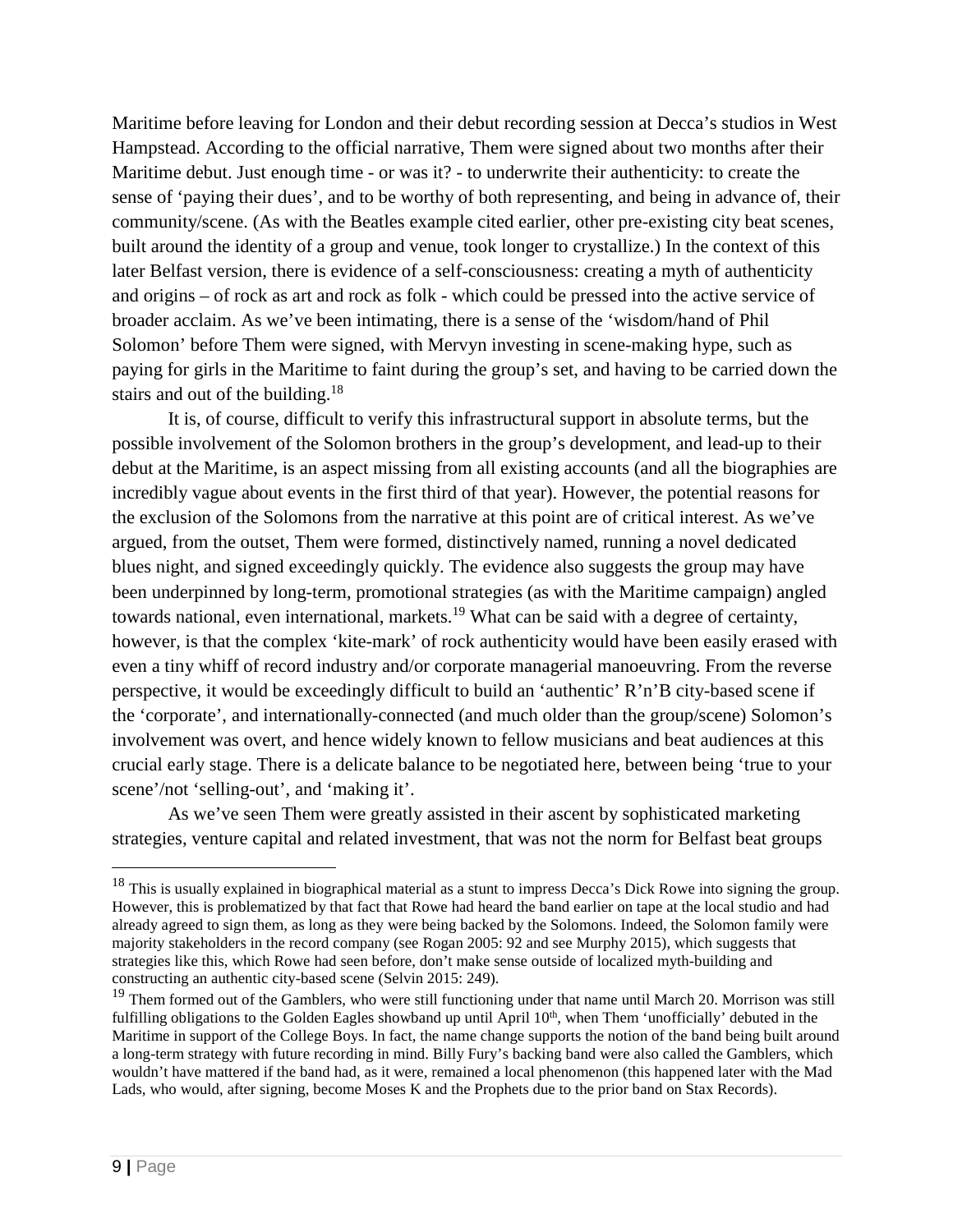at the time.20 Phil Solomon's place in our alternative history, stands as evidence of an experienced ('behind the scenes') marketeer at work, with specific and in-depth understanding of how hype is created and deployed in the emerging complex connections between the Irish, UK and international music markets. The story of Them is, therefore, more complex than has been previously recognized. Success in the historical context of Belfast in early 1964 relied greatly on a prescient combination of factors. Firstly, constructing a local scene via a select group and venue in line with the existing on-trend models. Second, angling these - in a targeted, and novel fashion, towards national, even international, markets. The third aspect, especially, is of critical importance as it reveals a 'knowingness' on the part of the Solomons. The underpinning managerial edifice had to be kept hidden at this vital moment of the group's development, thus 'honouring' and working within - the emergent and powerful discourse of authenticity. And indeed here, the role of the 'legendary' local promoters - the 3Js - is as important in its presence in the discourse, as the Solomons are in their absence. As cultural insiders of/from the scene, they represent the 'organic good guys': non-corporate (solid examples of 'the enthusiast' music entrepreneur), and were of the same age demographic to the group (at a time when, as the cliché goes, anyone over 25 years of age was regarded as old). Adjudicating when it would be representationally, and commercially, expedient to publicly reveal the relationship between band, professional management and industry was not merely academic for Phil Solomon. Indeed, the most headline-grabbing indicator of industry machinations much earlier than has been acknowledged in orthodox accounts, is that the novel (and still much-talked-about in Belfast) 'THEM ARE COMING!' campaign was a flagrant pastiche/appropriation of the Beatles' promotional strategy to break America in late January/early February of 1964.<sup>21</sup>

Nonetheless, despite our questioning of this 'local myth with a global reach', and the suggestion that corporate intervention ('the older suits') was present much earlier than has been countenanced in existing accounts, this in no sense denigrates the band's achievement. Against the commonsense ideology of the rock fan, that, in Frith's words, 'the music industry is a bad thing - bad for music', more considered academic studies of rock authenticity reveal the industry's (and it is a continued paradox for rock fans), involvement in the construction of authenticity, creative autonomy, credibility and rebelliousness (Frith 1988: 11). Thus, authenticity – and its underlying tension between 'selling-out' and 'making it' - had to be taken very seriously by management, record company and related promotional wings. To reframe the question from the point-of-view of the Solomons: how does one support, develop and assist the 'organic' and 'autonomous' group in becoming a profitable form?

<sup>&</sup>lt;sup>20</sup> As Gil Irvine, Morrison's friend and neighbour, has recalled: 'other people were cagey with their money and wouldn't do an advertising campaign. Nobody had thought of that angle to create a hype' (Rogan 2005: 84).

 $21$  This campaign was coordinated stateside by Capitol Records, and included bumper stickers and posters proclaiming messianically, 'The Beatles Are Coming!' It is exceedingly doubtful that the local promoters would have had the requisite insider knowledge of this. If the Beatles campaign had been widely known on the Belfast beat scene, it would have not assisted Them's reputation, the quest for originality and their R'n'B credibility (see Inglis 2000).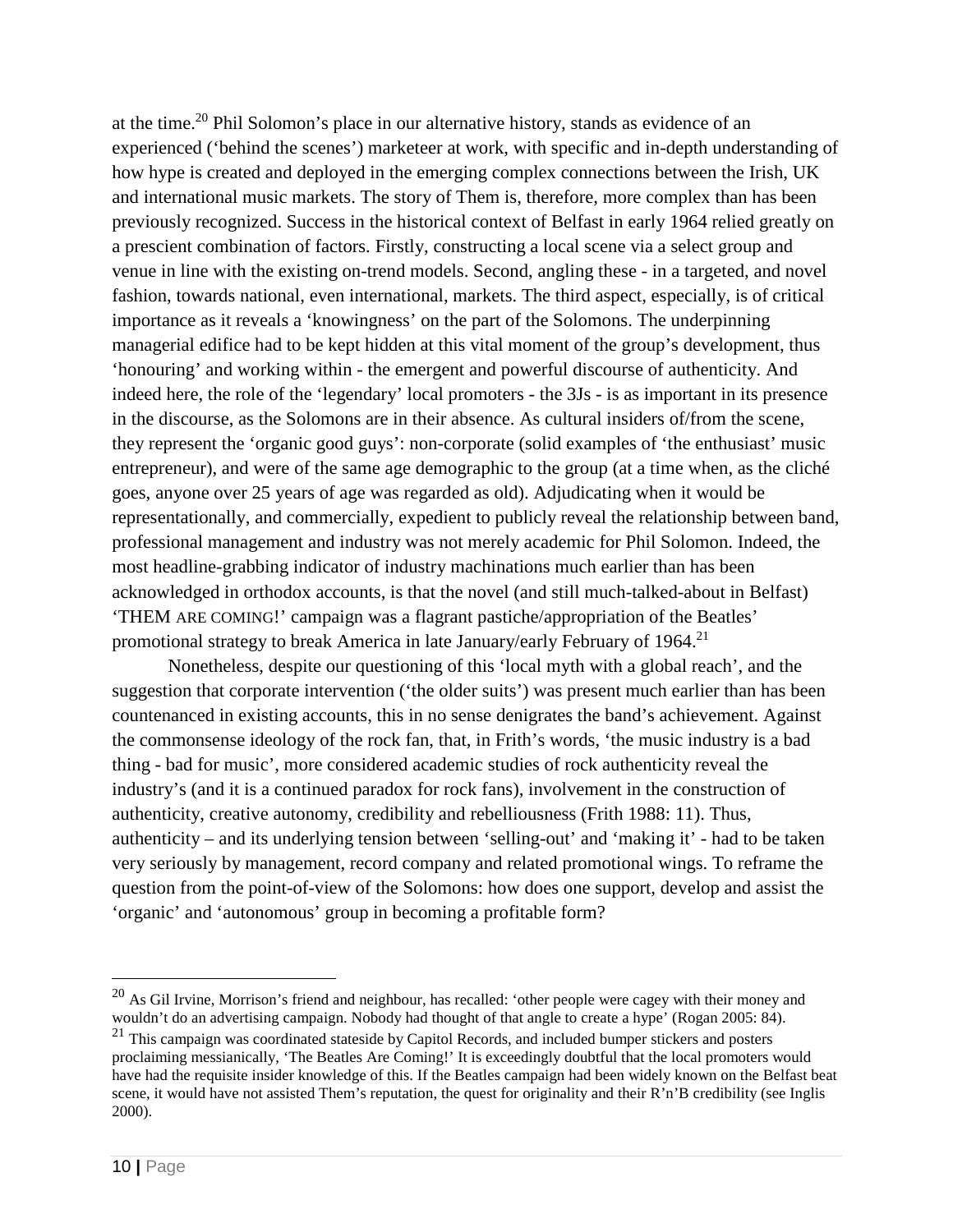#### **From 'Them are coming' to Them arriving**

The release of 'Baby Please Don't Go'/ 'Gloria' in November of 1964 is the landmark record that changed, however briefly, how the world saw Belfast and, just as importantly, how Belfast saw itself. McLaughlin and McLoone encapsulate some of this mix of pride and excitement. The record is: 'one of greatest achievements of the British R'n'B scene of the time and, by extension, one of the most significant achievements of the beat era in Ireland' (McLaughlin and McLoone 2012: 46). It was selected as the signature theme tune of 'the most hip programme on British television of the time' (ibid: 47) - *Ready Steady Go* - and hence conferred on Belfast a 'cultural cache' that wasn't there previously. They go on to argue: 'for the Irish fan, especially in Belfast, the fact that Them's single was high in the pop charts and the band themselves were on television, participating at the centre of the pop world was important. Irish Rock had not only arrived but in one fell swoop it had become the hippest new sound in town' (ibid: 47).

However, on its initial release the as-yet-to-be landmark, record was far from a chart success, and it took leverage by Phil Solomon to persuade *Ready Steady Go's* producer Vicki Wickham to use the track in such as capacity.<sup>22</sup> The increased national exposure culminated in the record's ascent to tenth place in the UK chart in February 1965, after its release the previous November. It was as a result of Them's televisually-indebted fame that Belfast rose-up the informal regional UK cities musical hierarchy: moving from the 'provincial backwater' 23many writers describe in the 1950s, to occupying the centre of an increasingly internationalizing British-led popular music culture in the mid-1960s.

Surprisingly, given the importance of the track to Belfast, there is little actual analysis of it and its ancillary materials. The assumption appears to be, locally especially, that the song is noteworthy as a self-contained musical achievement: for its expertise of delivery and the commercial success it attained - putting Belfast and Northern Irish rhythm and blues, in that hackneyed phrase, 'on the map'. A further assumption is that it is revered as a rip-roaring take on a blues standard; a song made famous by Big Joe Williams in 1935, and for showcasing Morrison's vocal signature. It is also celebrated for *that* riff: a guitar figure mired for years in controversy, as to whether Them's guitarist Billy Harrison wrote and recorded it, or session player Jimmy Page to whom it has been customarily attributed. Relatively recently, this longstanding myth has been put to bed, with Page going on record to confirm that Harrison did indeed author and play the riff on this definitive recording (McLaughlin and McLoone 2012: 48).24

 <sup>22</sup> Heylin (2004: 100-101).

<sup>&</sup>lt;sup>23</sup> As the official Culture of Northern Ireland website puts it: 'In the late 1950s and early 60s a torpor hung over Belfast. As Derek Mahon wrote later: "If a coathanger knocked in a wardrobe, that was a great event."… Jazz and Rhythm and Blues were filtering into the city, and clubs such as Sammy Houston's and The Maritime Club saw a singular Belfast culture of beat music solidify in the face of the showband epidemic in the rest of Ireland' (www.culturenorthernireland.org/features/literature/1960s-revival).

 $24$  Page in interview with Noel McLaughlin directly confirmed the writing and recording of the riff is Harrison. This is supported by original Them keyboardist, Eric Wrixon: 'the world is full of witnesses who can testify that Billy Harrison had been playing (it) live exactly the way it turned out on the record' (Heylin 2004: 97).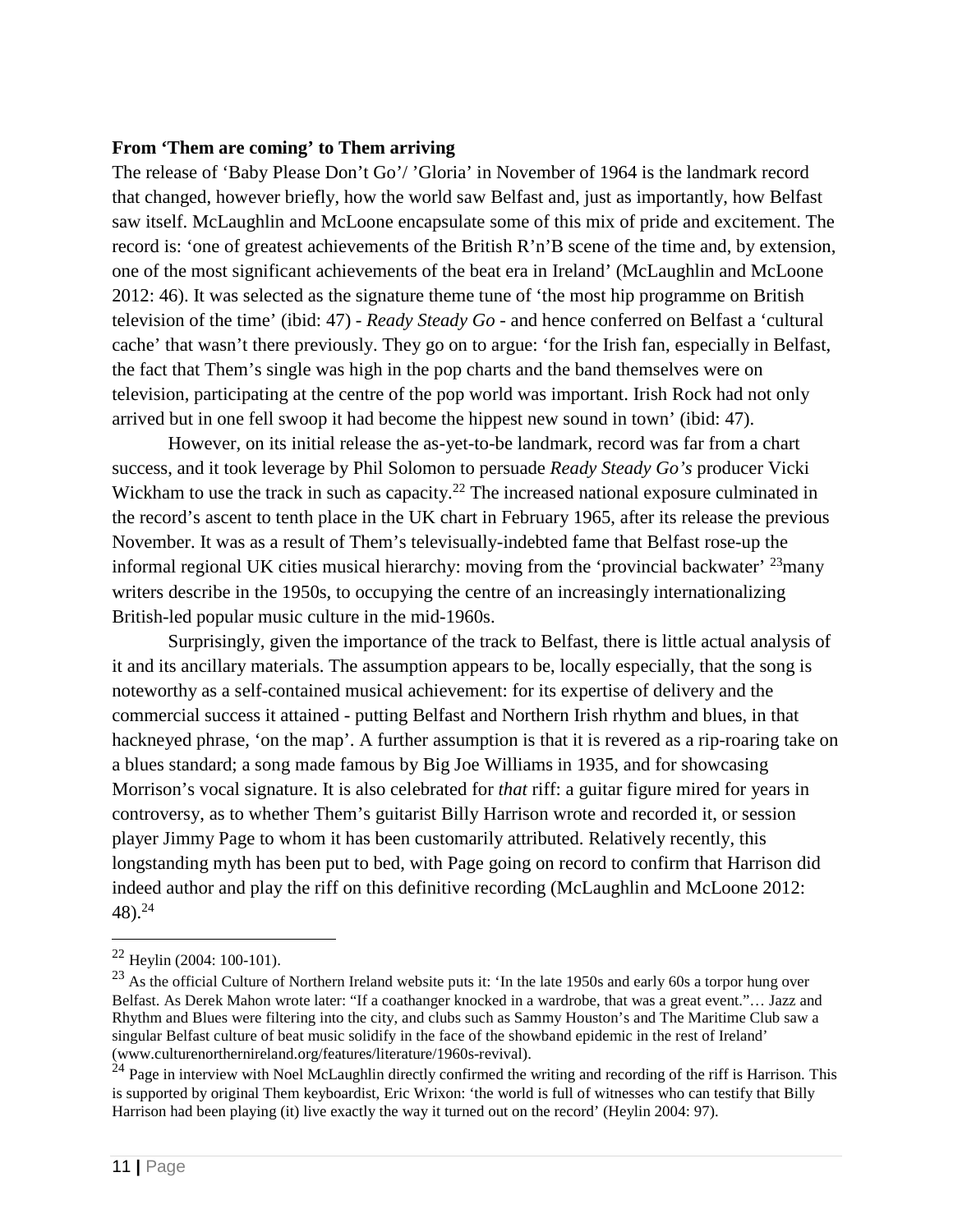From the perspective of the Belfast story, however, one shouldn't be simply satisfied with knowing Harrison played the riff, important though this is. But the argument over who played it has obscured other discussions. The track is important beyond the purview of individual or national authorship. Aesthetically, it is not only one of the most memorable and highly recognized riffs in 1960s rock (Smyth 2005: 33), but it also advances the form to convey something of the urgency of modern life, the acceleration Belfast was experiencing in the period. Harrison's riff articulates the unrest, speed and impatience that characterized the city's youth culture of the early-to-mid 1960s: new social relations, new experiences, new attitudes. His guitar figure, combined with the song's faster tempo than previous versions, gives this standard a visceral quality, a momentum not present in the Williams' version or in the interpretations by John Lee Hooker and Muddy Waters. This was common practice among the young bluesinfluenced bands of the period. As Yardbirds' guitarist Chris Dreja described it: 'we'd bastardize the twelve bar quite badly... put in a lot of power-chording, and crescendos. It was also feeding off an audience, because they wanted that' (*How Britain Got The Blues* 2014).

In the case of Them, this type of strategy was simultaneously born out of - and also represented - the city's new rhythms, new pulse, its emerging desires. Belfast and Northern Ireland were deeply conservative with regards to religion, sexual mores and alcohol consumption and these areas were controlled by draconian legislation which differed greatly from the rest of the UK (and with regard to sexuality, still is). As Lauren Onkey succinctly puts it, in the context of the Northern Ireland of the period, 'Them's blues were a modern, and modernizing, force' (Onkey 2010: 204). Hence, what gave this area of Northern Irish music culture its political charge, was a general angst against a very specific kind of conservative regime. As John Hill has put it, 'the "modernisation" promoted by the Ulster Unionists in the 1950s and 1960s was preeminently economic in character', markedly, 'not accompanied by significant political and social reforms' (Hill 2006: 157).

However, to return the discussion to music, this *modernist* impulse is usually credited to groups at the centre, such as the Stones, more securely at top of the orthodox hierarchy of rock's greats. Perhaps this is not so surprising. The metropolitan centre has a long history of denigrating the achievements of the periphery, as is evident in the dispute over Harrison's riff. Indeed, this famous guitar-figures's etymology adds another layer to the song's meaning via the 'bastardization of the twelve-bar' Dreja describes. As Heylin notes, 'the riff in question is an inventive reworking of an earlier Paul Burlison riff', from 'Train Kept a-Rollin' (Heylin 2004: 97). Burlison, was an American pioneer rockabilly guitarist, and while Harrison radically reconfigures the guitar motif in question, Them's 'Baby Please Don't Go', as a sonic experience, introduces a rockabilly sensibility into the mix, and is consistent with Harrison's - pre-Them love of Carl Perkins and Chuck Berry (Harrison 2017). 'Baby Please Don't Go', therefore, stands as a hybrid. The rockabilly/early rock 'n' roll intro, and underpinning riff, rub against the vocalist's more 'authentic' blues growl.

Moreover, Morrison's vocal - its register, phrasing and timbre - famously draws upon his immersion from an early age in his father's extensive blues collection, permitting him to inhabit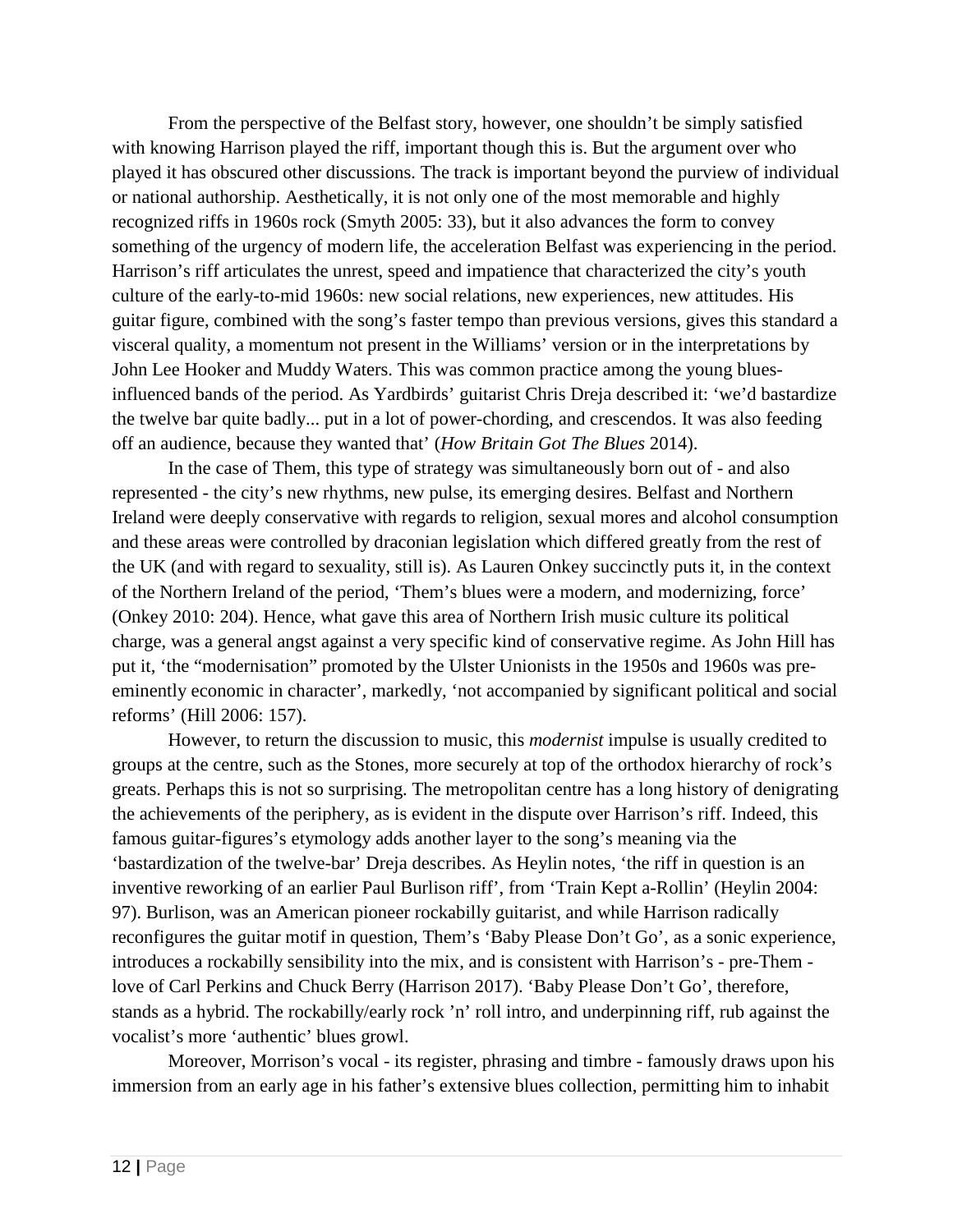the form with a weight and a depth, his frame of reference being outside, and beyond, many of his contemporaries<sup>25</sup>. But, his vocal, via this 'record capital' is simultaneously updated and modernized by the musical context it is located within, which in turn, inflect the interpretive frame of the lyrics. Drawing on a song ostensibly about incarceration in an American penitentiary, and carrying connotations of slavery into a modern (Northern) Irish context is daring, with Morrison's snarl consolidating the cacophonous swirl of the music. It has a culturally-specific resonance too. The singer manages to wrench the song and its sentiments, consciously or subconsciously, into a new context, to 'speak to' an angry proletariat and frustrated youth, both sexually and politically, and tap into a burgeoning civil rights discourse in the Northern Irish context.26 In short, Morrison's vocal - alongside Harrison's guitar - manages to draw upon, refresh and inhabit, in a manner read as 'authentic', a song that has been an enduring African American – yet highly adaptable - blues staple.<sup>27</sup>

There is an audaciousness about taking a now-established blues standard and giving it just such a reworking. It betrays a confidence, and for many blues devotees, it is now *the* version. Morrison 'barks' the words, onomatopoeically echoing the dog of the lyric; the dog he 'wants to be' (drawing out, and foregrounding, a sadomasochistic aspect, which again, may chime with local circumstances). The urgency - momentum - is matched by dynamic contrast where the music reinforces, and vies with, the voice, where the snap of the drum roll punctuates the verses, especially heightened by the drum break into the bass-led instrumental middle-eight. As a song it rises and falls dramatically: all heightened tension, moving from full-assault, to relative restraint

<sup>&</sup>lt;sup>25</sup> According to Marcus, the father's collection included '78s and LPs by the all-American Lead Belly...(a) vast repertoire of blues, ballads, folk songs, protest songs, work songs, party tunes that dissolved all traditions of race or place, the minstrel and bluesman Jimmie Rodgers, cowboy singers of the likes of Eddy Arnold and Gene Autry, the balladeer Woody Guthrie, the Hillbilly poet Hank Williams, the songsters Sonny Terry and Brownie McGhee, the gospel blues guitarist Sister Rosetta Tharpe - and later Muddy Waters, Howlin' Wolf, Little Walter, John Lee Hooker, Big Joe Williams, all of them magical names' (Marcus 2010: 2).

 $^{26}$  Onkey (2010) reads Them as the embodiment of a transatlantic dialogue with African America which is ultimately an expression of, and solidarity with, the civil rights movement. She also interprets Them's music as modern and hybrid, as opposed to primitivist and authentic. In support of this she argues that the Irish were so marinated in authenticity that they were looking for something else. There is a degree of idealization here. While these positions may have been available, they have to sit alongside other positionalities. In one vital sense, the beat scene articulated a more generalized rebellion against the conservative status quo. And the Northern Irish beat scene was more contradictory in its relationship to racial politics and the meaning of the blues, than Onkey allows for. It is best summed up in the opening episode of the landmark BBC social realist drama *Our Friends in the North* (1996), significantly titled, and set in, '1964'. The young friends of the series are forming a beat group. In a key scene, Geordie (Daniel Craig) enters his band mate's room, kisses his fingers and puts them to the lips of a photograph of Muddy Waters. However, this homage to the blues is, seconds later, accompanied by casually racist language in relation to African Americans. It therefore encapsulates the contradictions and complexities of the time.  $27$  It is, of course, a song with a complex, and contested, history and authorship. It is usually credited to Big

Williams and the version he popularized in 1935. Onkey (2010: 205) credits the song to Papa Harvey Hull and Long Cleeve Reid in the 1920s. But, and again this is matter of some debate, among historians, it is possibly adapted from 'Long John' an old folk song from the days of slavery in the US (Herzhaft 1992). The melody is often credited to 'Alabamy Bound' written by Tin Pan Alley composer Ray Henderson (Garon 2004). Charles Shaar Murray claims that Morrison and Them were most likely inspired by the John Lee Hooker Version, released as 'Don't Go Baby' on the album *Highway of Blues* under the alias Texas Slim in 1959 (Murray 2002: 212). Others claim Muddy Waters' version – realized as 'Turn Your Lamp Down Low' (1953) - was the influence.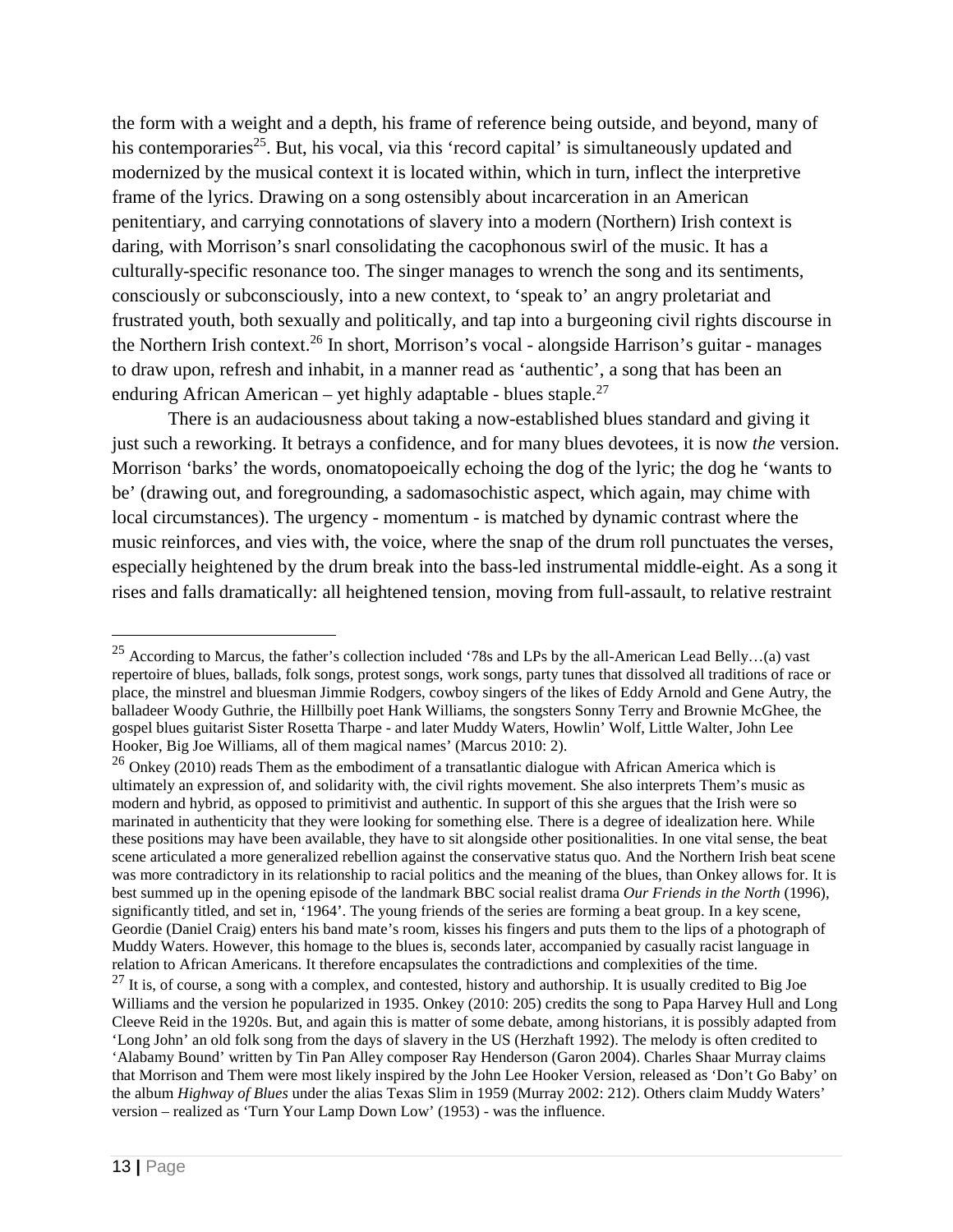(and back again). The 'please' of the chorus, though, doesn't fit neatly with the vocal delivery. There is a combustible mix of defiance, desperation and need accompanying the air of threat of the voice compounded by the underlying hard staccato cadence of the working-class Belfast accent - the sense to outsiders that the city's natives in conversation sound like they're arguing (even when they're not) - which all serves to further offset the 'please'. Bert Berns' production is also important. As Selvin puts it, unlike

the new breed of British producers such as Mickie Most or Andrew Loog Oldman… trying as hard as they could to make records that sounded American, he (Berns) instantly understood the dynamics of the five-piece combo. The instruments on the Them session were voiced and recorded like no other British records of the time, but the way these young musicians handled their instruments was a different world from New York classicists. There was no shortage of parallels between these working-class youth of Great Britain and the black recording artists on Berns' records back in the States (Selvin 2015: 253).

As one of the first American producers to work in the UK, Berns tried 'to make the records sounded British' (ibid) and Them were to benefit from a sonic distinctiveness, a new 'bespoke' aural palette. This, altogether, points to the track being more contradictory in form and meaning than has been acknowledged hitherto.

There is more to this story of Them we've been exploring. To return to theme of the achievements of the periphery being overtaken by the metropolitan centre: the Rolling Stones, who so clearly bequeathed their long-haired iconography and 'bad-boy', 'anti-Beatles' image to the band, were to be reciprocally influenced by Them and, especially, their second single, and its Morrison-authored B-side 'Gloria'. According to Gordon Thompson, in his comprehensive account of the 'British Invasion' studio system, Them's single was to have a powerful effect on the Stones, and on Jagger especially; a little-reported aspect that was widely noted in production circles at the time. At one level, this is hardly surprising: all the major bands were listening very closely to one another in the competitive cacophony of the time, but it was Morrison's delivery, where the distillation of his father's record recollection is palpable in outward performance, that caught Jagger's ear (and from ear into vocal performance). The 'weight' of Morrison's vocal timbre, its hard cadence and aggressive rhythmic force, becomes evident in Jagger on '(I Can't Get No) Satisfaction', which enters public consciousness in mid-1965.<sup>28</sup>

As Thompson puts it:

In early 1965 with "The Last Time," Keith Richards introduced a recurring guitar motif that serves as a rhythmic and harmonic backdrop for Jagger's melody, with harmonies

 <sup>28</sup> 'Satisfaction' was released on <sup>6</sup> June in the US and August <sup>20</sup> in the UK. 'Baby Please Don't Go', although released on 10th November 1964, became a chart hit in February 1965.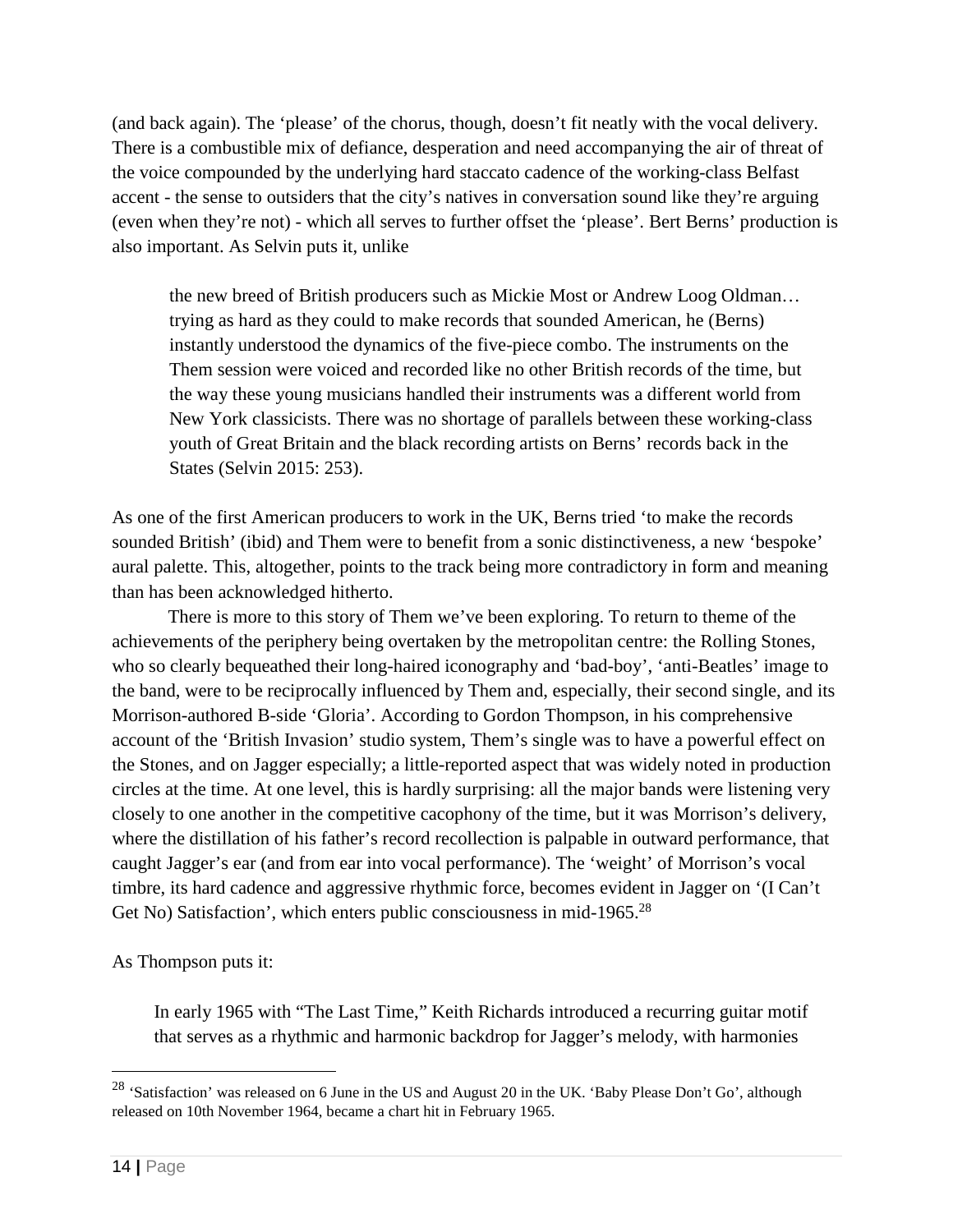at the end of each line and a structure similar to "I Feel Fine." Another significant probable influence, Them's recording of Van Morrison's "Gloria" ... has a parallel harmonic structure. Perhaps an even more important feature emerges with Morrison's vocal delivery. Until early 1965, Jagger's vocal style reflected the diversity of the Stones' repertoire, imitating Chuck Berry, Don Covay, or Hank Snow. However, Morrison's nasal and shouted presentation style in "Gloria" offered an authentically aggressive style of singing that Jagger soon personalized (Thompson 2008: 210-211).

Morrison's vocal, then, owes more to the blues and an older, lesser known, tradition - with its 'raw' connotations, its roughness pronounced - than to British beat's appropriation. In short, at this point, post-Them's 'Baby Please Don't Go', Jagger becomes on 'Satisfaction' the vocal force of the band entering their critically-acknowledged high-point. Furthermore, if one looks at the Stones' single immediately following 'Baby Please Don't Go' - 'The Last Time' - Jagger's vocal is lighter and 'poppier', and when taken alongside the central 'jangly' guitar riff, the residue of the Beatles is still discernible. It is markedly slighter in texture, tone and sentiment than 'Baby Please Don't Go' (with insufficient time having elapsed for Them's influence to be incorporated). Heylin is even more explicit in describing the Stones' debt to Them, especially the garage-band classic, 'Gloria': '...that night-prowling riff, the strutting vocals and the repressed sexual tension of the performance combined to convey a sexual menace it took the Stones another four years to approach (Heylin 2004: 76). Once again, as with the persistent rumour about Harrison's authorship, the group from the periphery's achievements are displaced. <sup>29</sup> As Dave Laing has argued, '(f)or the conservative mainstream discourse of "the centre" (in popular music, Anglo-America), a band from the periphery (be it Ireland, Australasia or Sweden) is either stereotyped by its origins, or naturalized into honorary Anglo-Americanism, in which case key features of its work may be repressed' (Laing 2012: xiii).

# **What's in a name…**

In addition to all of this, what is just as surprising is the scant attention given to the provenance of Them - both name and identity - and the lack of analysis of the band's sleeve art for their breakthrough single. First, Them can be understood as a subversion of 'The'… bands, the overwhelming norm of the time. As a name it is striking: awkwardly and tendentiously creating ungrammatical sentences, which in 'feeling' wrong, serve to get the group noticed (Smyth 2005: 30). 'Them' works, as a 'strategy of differentiation', rubbing abrasively against established procedure and the accepted/correct way of doing things; a clever linguistic way of standing out in a crowded ('the') marketplace. Moreover, it draws explicitly, and specifically, on the eponymous 1954 'schlock' science fiction film, thus

<sup>&</sup>lt;sup>29</sup> Indeed, as the sixties in our retromaniacal present become a blob of generalised 'sixties-ness', important aspects of the timeline becomes blurred, as to who recorded what first, and why, and the historical significance of key events obscured, but being (regarded as) the first to innovate was extremely important to beat musicians at the time.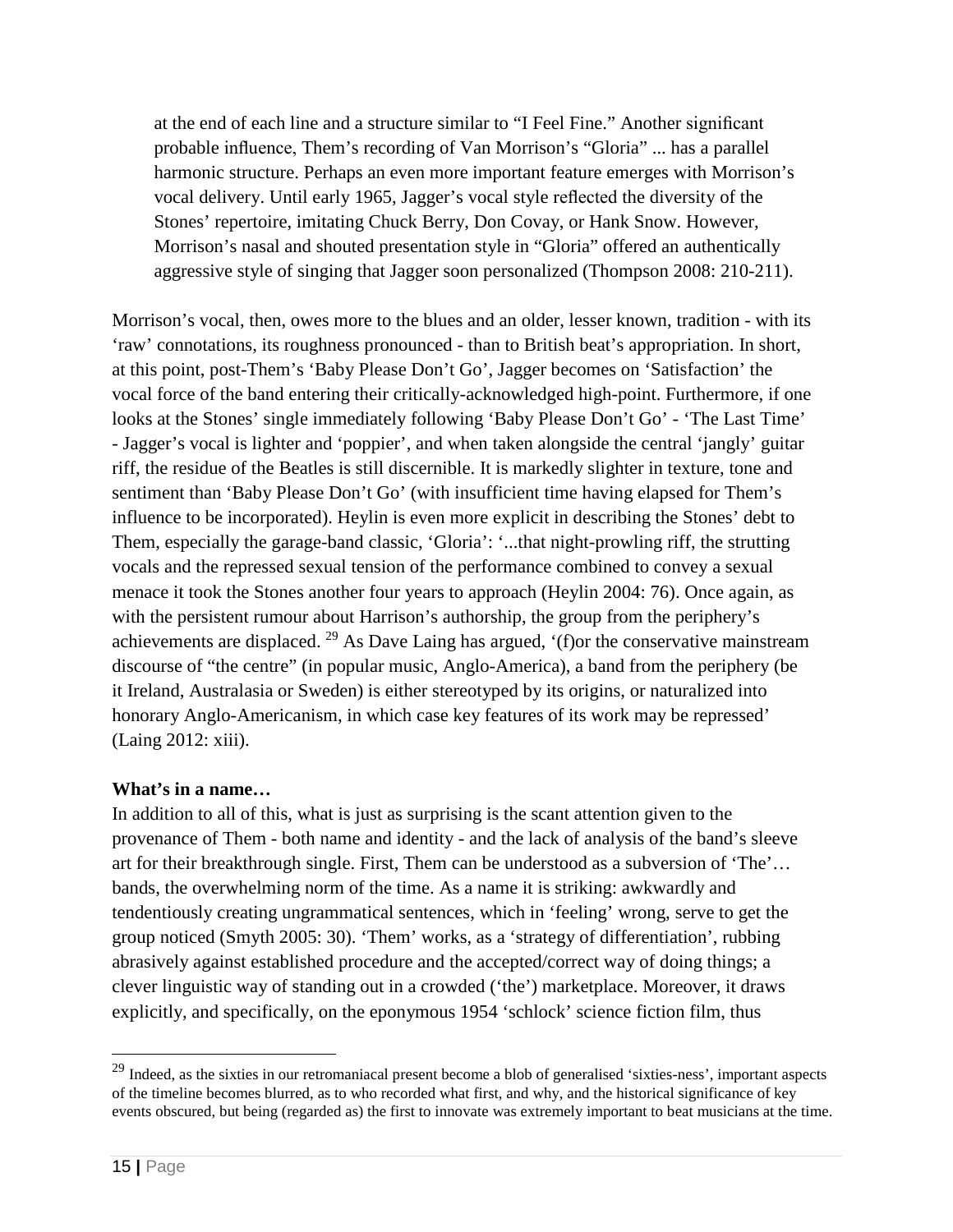intertextually invoking the work of cult directors, such as Roger Corman. It also activates broader connotations surrounding 1950s youth-orientated B-movies: anti-establishment teen culture - fear of the future, imminent invasion, cold war paranoia and a more generalized youthful angst. When mapped onto the nascent 'modern' sectarian politics of a relatively newly-formed state, $30$  these connotations activate a cluster of meanings which work with, and against, the thrust of the music.

Indeed, the name does not just reference, and speak to, a new teen audience in the US, it has a local resonance. 'Are you one of them?' - a version of 'us and them' - was in the Belfast context of the time, and into the troubles, a casually and frequently used local phrase to denote the 'other', whether in sectarian terms or 'queer'. The name also suggests that the group were not only possible invaders, but feared invasion, and on a number of fronts. Geographically and politically, the closest possible invasion of Northern Ireland at the time would have been from 'The South' (the Republic of Ireland). Though highly unlikely, for a huge section of the population, this was an ever-present bogeyman. In a young, unconfident and volatile state, the flames of paranoia were regularly stoked by politicians in order to shore up Unionist solidarity, constructing a community which imagined (and defined) itself as 'under siege'. It, more generally, invoked for the conservative establishment, an anxiety about a different kind of invasion, of new and progressive, attitudes. The name activates prominent already-circulating discourses such as these.

The complexities don't end here. In setting themselves up locally as at a distance from the Unionist-dominated status quo, and being vehemently against the musical conservatism of the popular showbands, the group would discover that this persona in an English context would render them vulnerable to being regarded as examples of the surly and violent Irish. This is a point picked up by Onkey: 'Them was assertively Irish - the image of them as the "Angry Young Them" certainly played on the notion of the fighting and aggressive Irishmen. In England, they were never seen as hip in the same way as British rock bands were. Irish signified a lack of cool in the United Kingdom' (Onkey 2010: 206). A degree of caution is warranted here, despite Onkey's insights. It is significant that for huge swathes of the liberal-left in England, the Irish – like African Americans – were perceived as victims of oppression (in this case, Empire), hence imbuing the Irish with an authenticity and a 'cool', and rendering the name even more complex in resonance (see McLaughlin and McLoone 2012: 1-10).

However, the intertextuality goes still further. The centrepiece of the picture sleeve of 'Baby Please Don't Go' is a photograph, in gritty black and white, of the band posed at the gates of Stormont,<sup>31</sup> Northern Ireland's parliament, with the building clearly looming on the hill in the

<sup>&</sup>lt;sup>30</sup> Northern Ireland was established by the partition of Ireland in 1922.

<sup>&</sup>lt;sup>31</sup> The parliament of Northern Ireland was created under the Government of Ireland Act in 1920. It sat from 7 June 1921 to 30 March 1972, when it was suspended with the introduction of Direct Rule from Westminster. It was Unionist/Protestant controlled and based on a sense of British identity. The status quo didn't change until 1965 when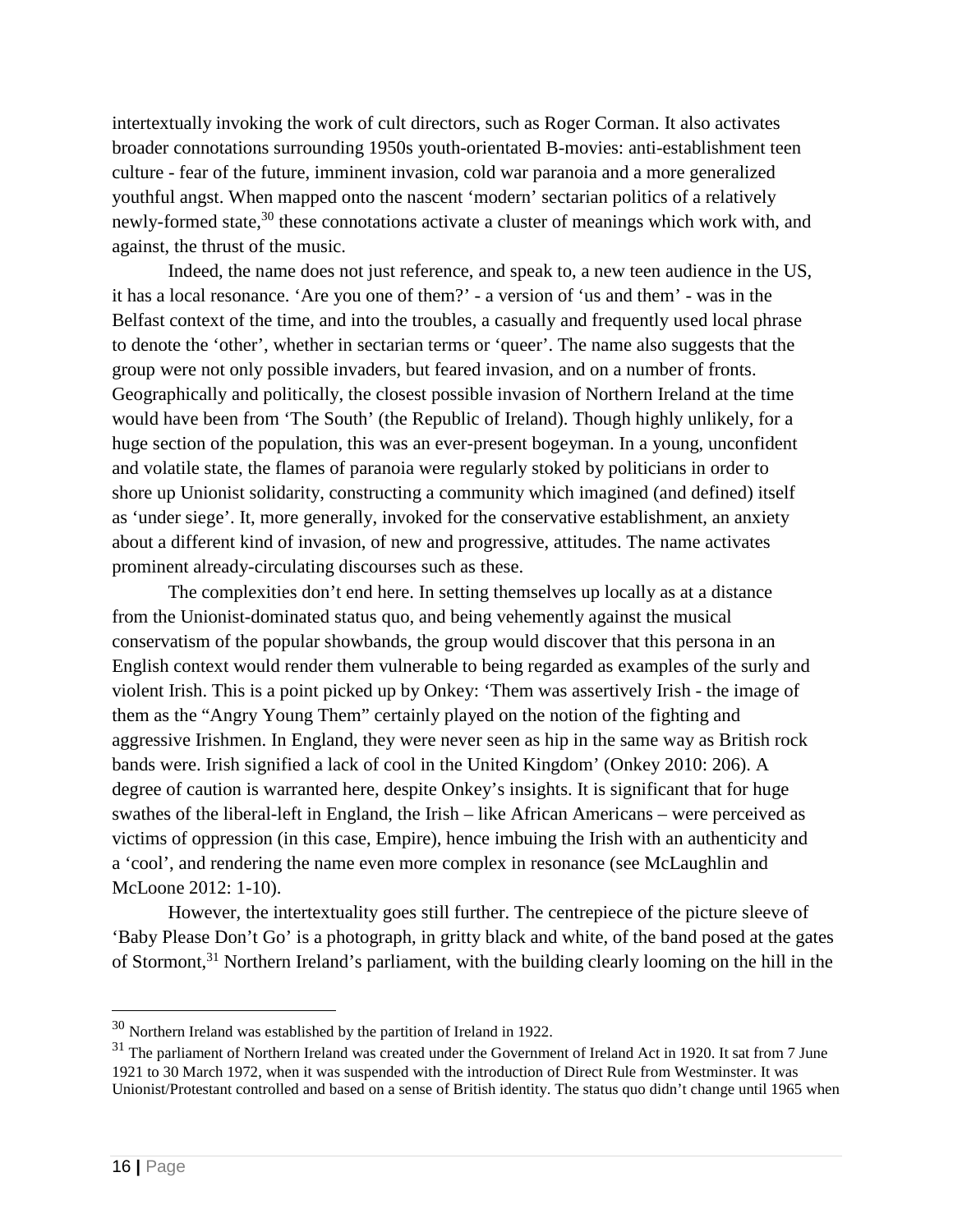background. This bastion of Ulster Unionist hegemony and symbol of a state whose creation is contested by the large minority population, is certainly a controversial choice of image (one need only think of a similar image and location involving the Rolling Stones).<sup>32</sup> When mapped to Them's 'surly' reputation - long hair, the casual/informal beat group iconography - it appears they are storming, even abusing, the gates of power, literally (and uncharacteristically for Morrison) laughing in the face of authority, and hence consolidates their outsider status as subcultural and other. While a localized reading - that the band are at odds with the current regime - is present, this is complicated by Them's overwhelmingly unionist habitus, and the fact that, under prime minister Terence O'Neill, Northern Ireland was enjoying the most liberal period since its creation. The cover image is, moreover, not overtly aggressive. Rather, it mocks the building as a staid, if controversial, icon of the establishment, invoking a more 'universal' generational, as opposed to locally-specific or sectarian, angst. It is at once both challenging and dismissive of the Unionist-dominated establishment in a (general) way that only young people can successfully pull off and their peers can instantly identify with.<sup>33</sup>

Overall, Them's identity as just described, is rather more complex than has been countenanced, especially when one considers amongst the melange, the targeted connotations of the name, the significance of the music, the specificities of performance, and the meanings invoked by the cover art. These are transnational and transmedial: African-American; cult cinematic American; Northern and/or Irish; youth cultural and musical. Indeed, we could add another important aspect of 'British' to this ensemble, as Them, punned on 'Angry Young Men' with their debut album title. 1965's *Angry Young Them*, like the band name, has rich connotations which enhanced and fanned-out their rebellious image. The title, and source of the pun, refers to a group of working-class and lower middle-class writers/playwrights, such as John Osborne, determined to critique class society, which also latterly became associated with the 'British New Wave' films of the late 1950s and early 1960s. This influential film movement, like its writerly inheritance, was noteworthy for making visible the working class via gritty black and white location shooting in the regions, and expressing dissatisfaction, impatience, and resentment with the establishment. The movement is taken to have petered-out by 1964, but only after it had inaugurated a new archetype: 'the working-class hero' - the prototype 'angry young man' on screen. These connotations coalesced, underscored and acted as a shorthand for the band's image: rough, wilfully provincial and regional, but heroic and rebelling against the system. The sleeve notes make this explicit: the surly young Them are rebelling for the cause of authentic R'n'B. Furthermore, Them's slippery identity - Belfast/Northern Irish/Irish/British - was to be

 $\overline{a}$ 

nationalists accepted office as the official opposition, an intended 'reward' for attempts made by Prime Minister O'Neill to end discrimination against Catholics.

 $32$  It is interesting that the Stones deploy a similar photograph on the cover of 'Satisfaction' posed on the Mall outside Buckingham Palace in central London (and significantly in colour).

 $33$  It is important to point out here, that Northern Ireland in the period was a divided society with forty percent of its population questioning the legitimacy of Stormont to various degrees, therefore adding another layer of risk, complexity and local resonance to the choice of cover. It's also worth noting that on one prominent version of the sleeve the photograph was surrounded in green, a colour associated with Irish republicanism, with a design that invokes the Irish national flag.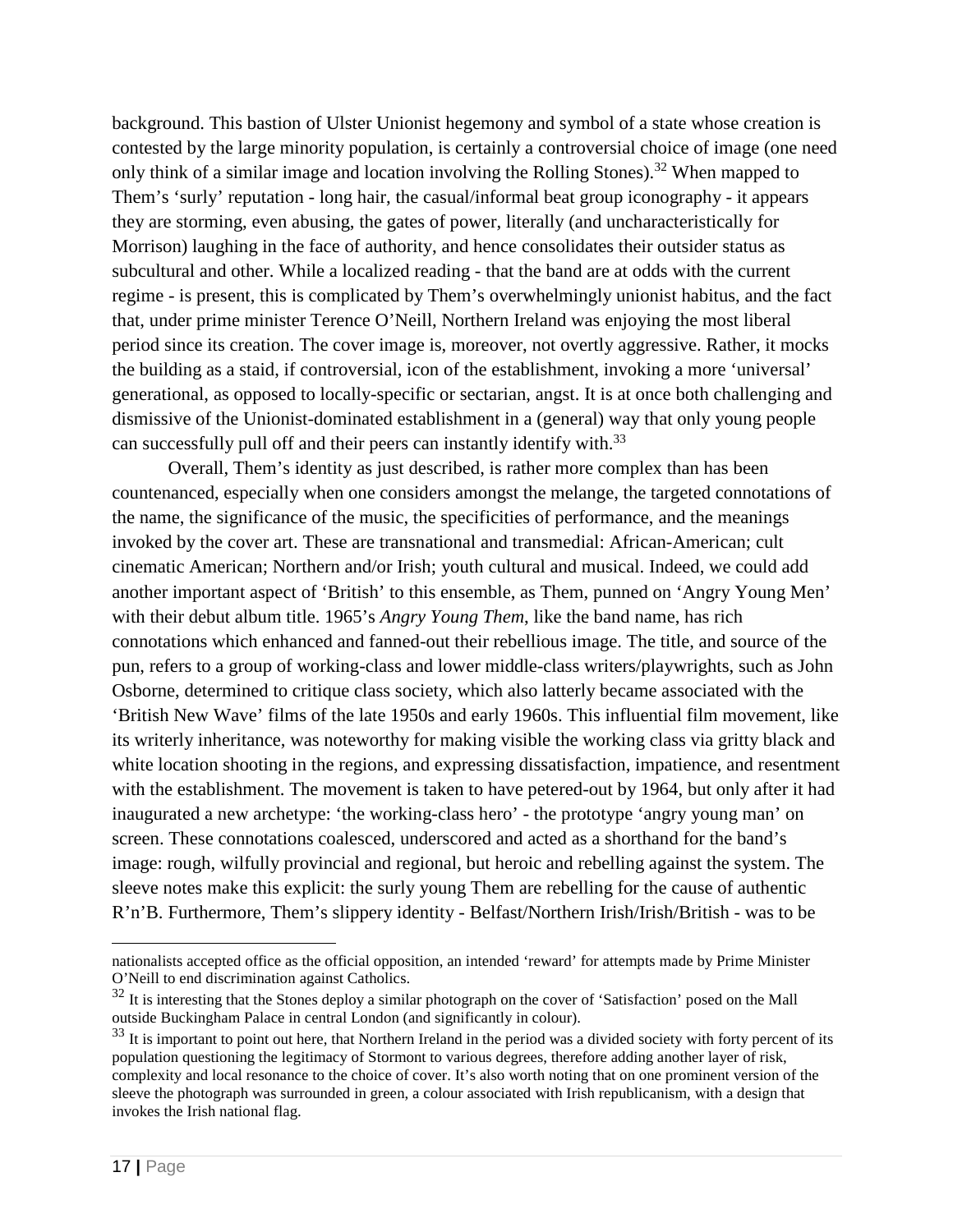dominated by their Irish aspect in review and interview, involving the oscillation between Ireland/Belfast as a benign exotic place apart *and* an existing Irish imagistic repertoire (racially distinct, primitive, inferior, aggressive, yet also positively other – artistic, temperamental and oppressed). More obviously, it played on Belfast's relative remoteness from the centre, and at a time when regional markets and identities had greater force than in the current context.

 However, this last example introduces yet another layer of complexity, and brings us back to the issue of blurred timelines and the construction of the dominant narrative. This latter 'cluster of meanings' - the album title and its connotations, as well as the picture-sleeves - may have been conceived, and carefully orchestrated beyond the group's purview, as the references concerned point, yet again, to the cultural capital of an older generation – namely the band's management and/or record company. Whoever the author(s), these 'stunts', played a significant role in creating an identity and elevating the group above their Belfast peers and for broader audiences.

Them's achievement, though, does after all, have a depth. From an industry perspective, if the 'raw material' is substandard, it has less chance of being accepted and respected, especially in the long term; and these records and the stories around them have endured for over half a century (hindsight also affords the luxury of being able to note many capital-intensive and hyped campaigns that resulted in market failure). However, much of the available evidence suggests that the group were supported and promoted by a more sophisticated managerial apparatus, strategically working in a 'behind-the scenes fashion', in advance of the claims of established accounts. The goal? To forge a new, marketable city-based group/scene. This necessitated the construction of the myth of a group emerging 'organically' - working their way up from the grassroots - and inhabiting/representing the right cultural credentials. We've returned to the deployment of new (certainly for Belfast) techniques in advertising and marketing: the considerable investment in fly-posting, larger than usual newspaper ads, knowledge of preexisting 'insider' industry campaigns, built as we've seen, around carefully and precisely targeted (and appropriated) cultural references. If you add to this, learning (yet again) from the Stones' example in generating public order news, in tandem with a more general reputation for confrontation in the press, the image coheres. Considered alongside possible support for the recording of that initial demo-tape, the story of Them may have more far-reaching consequences with regard to the politics of popular music history than has been acknowledged hitherto. This is, of course, to venture far beyond the orthodox narrative, with its focus on individuals, the privileging of artist-led creation-myths and concomitant lack of attention to the less romantic, but no-doubt more foundational, infrastructural issues of marketing, ownership and control. The Belfast of Them might be a 'curdled mess', but it is one which has obscured vital aspects (the complex interplay of industry, management, and artist), but there is, eerily, a consistency in image creation, vying for attention with the force of the music.

This (invisible) master narrative has been very successful in constructing an 'authentic' scene which could be carried further as an identity/narrative for (inter) national consumption. Indeed, further supporting evidence underlines this: as early as mid-1963, the point when the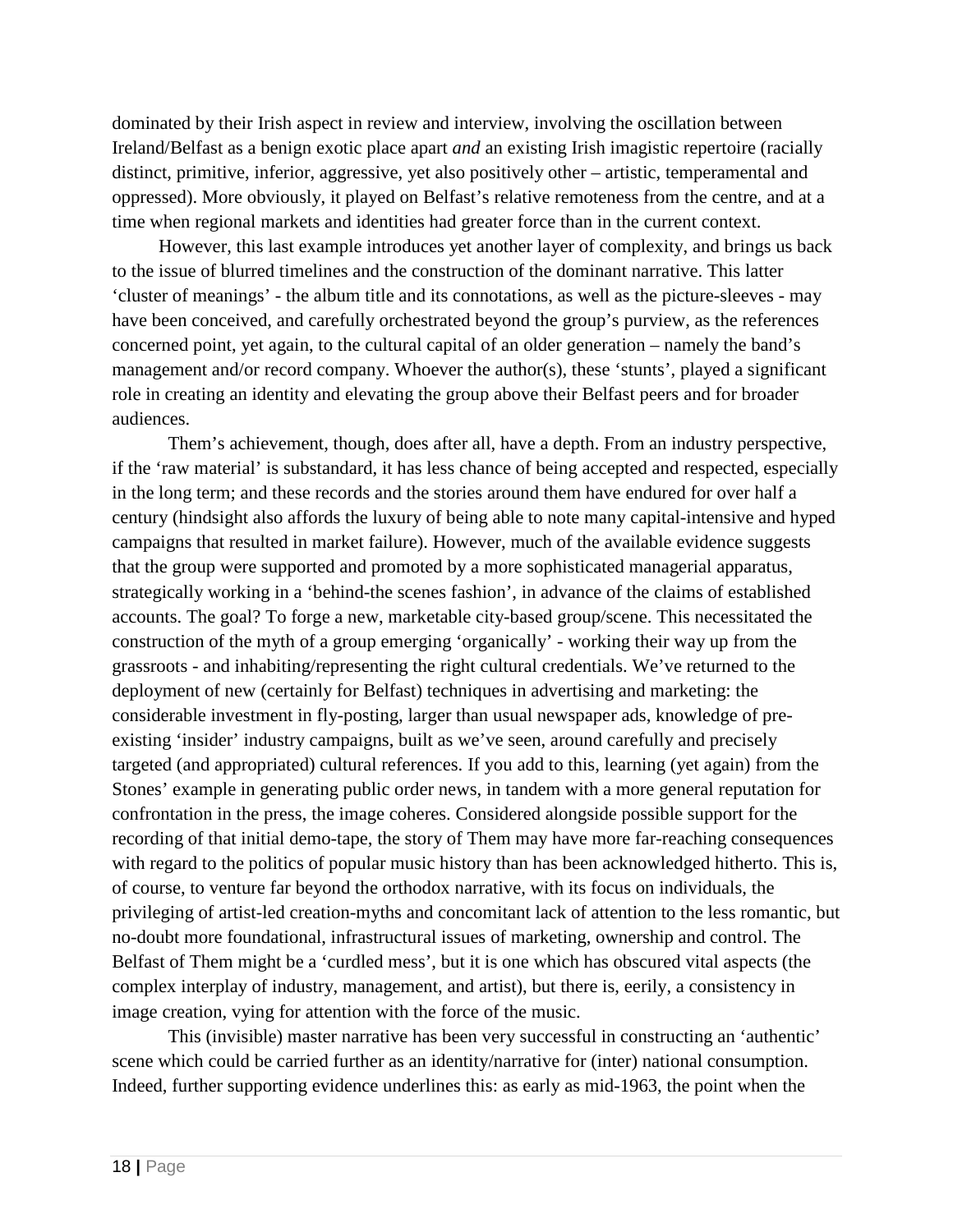beat phenomenon was moving towards 'overground' recognition, the Solomons had been seeking out opportunities to build, and thus profit from, a new regional city-based scene (and a representative group which could become the next big thing in the fashion of the Beatles) (Selvin 2015: 221). And all things considered, it worked: for the music enthusiast, in terms of rock and pop origins, Belfast is Them and vice versa. It's a generally accepted 'fact' that the group (and Van Morrison in particular) are the godfathers of the blues in Northern Ireland.

### **But what if the godfather of Northern Irish blues was a woman?**

The local story of 'Baby Please Don't Go' doesn't end here. It doesn't even start here. A littleknown fact in the orthodox narrative is that Them were not the first artists from Northern Ireland to record and release the song. Ottilie Patterson, best known (for those in the contemporary context who do know of her) as lead vocalist with the Chris Barber Band, has this distinction. Her version, with blues 'legend' Sonny Boy Williamson (the sort of authentic black blues artist Morrison in the period had heard on record, but hadn't yet met), was recorded in Abbey Road Studios in December 1963 and released on 27 February 1964, some nine months before Them. This earlier version's status as a little known first in the Northern Irish context, functions as something of a leitmotif for Patterson's career and her significance to this nascent period of Northern Irish popular music history. It may simply be coincidence, but it is interesting that two seminal Northern Irish artists - one lauded, recognized and elaborated in discourse (and the subject of numerous biographies); the other hovering on the fringes of the master narrative released the same song in the most significant year for Belfast and Northern Irish beat.

Patterson - a figure who can legitimately claim a veritable host of (unacknowledged) 'firsts', such as the mantle of the first internationally commercially successful and critically acclaimed white blues singer - is, surprisingly and problematically, overlooked in the broader discourse of Irish popular music, both mainstream and academic (the one significant exception being a relatively brief profile written by Trevor Hodgett [1998; 2005]). This absence is interesting as her legacy connects, both critically and historically, in significant ways, with our ongoing analysis. Unfairly overlooked, Patterson's career opens-up a series of important issues: about the origins of popular music and the move towards blues-derived rock; about the construction of histories and their 'official' assemblage; about selective memorialization and the politics of gender and authorship. The easiest way to explore this is with recourse to simple biography and here we need to change mode and revert to telling an important story little-known (as opposed to a well-known narrative reconsidered), with a pause here and there to underline the significance of this sadly peripheralized, but influential, career.

Born to Northern Irish/Latvian parents (Northern Irish father/Latvian mother) on 31 January 1932, in Comber, a small town several miles outside of Belfast, Patterson's lineage designates her as marginal to mainstream Northern Ireland society, due to her hybrid identity (akin to Morrison - whose father was a self-professed atheist and whose mother was a Jehovah's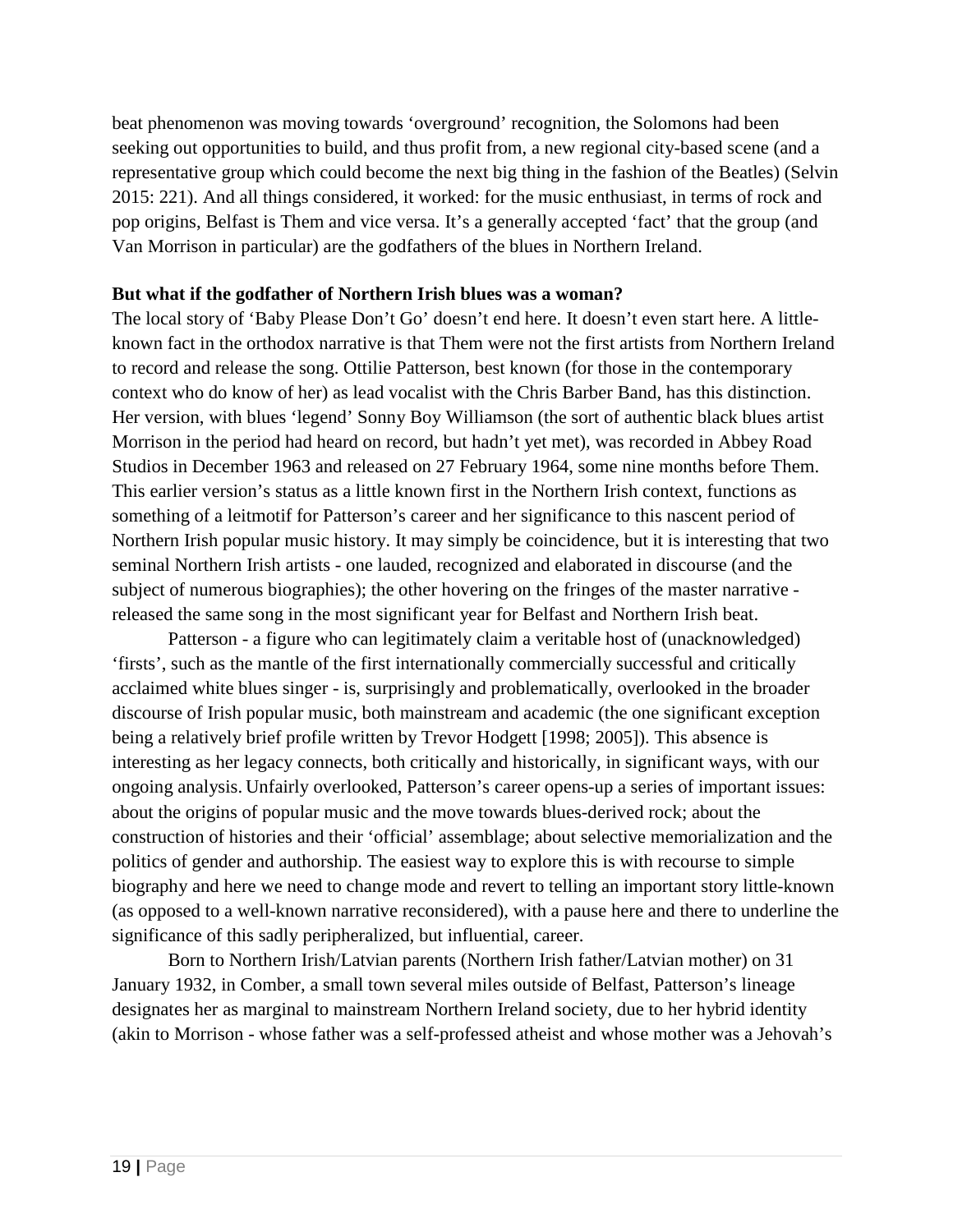witness for a brief time).<sup>34</sup> The society of Northern Ireland in this period was, of course, not ethnically diverse, dominated by the Protestant/Unionist/British majority and a large Catholic/Nationalist/Irish minority.<sup>35</sup> Her early outsider status exemplifies Simon Frith's observation that the 'dominant forms [of popular music] in all contemporary societies have originated at the social margins - among the poor, the migrant, the rootless, the "queer"' (Frith 1996: 122).

From an early age, Patterson displayed a passion for music, especially blues. In interview on a BBC Radio 4 documentary on Chris Barber (2013), she shared an anecdote from her childhood when, on a trip to Belfast with her parents, she spent all her pocket-money on *Handy's Blues Book*, in favour of the more customary request for ice cream.<sup>36</sup> A landmark moment in this childhood enthusiasm has a cinematic register, with Patterson (aged 11) imploring her parents to take her to see Bing Crosby's *Birth of the Blues* (1942); she was especially captivated by the music in the scene of the African/American funeral. Therefore, Patterson's acculturation to the blues was, like Morrison's, obsessional, formative and pre-teen; at a distance from the culture of youthful record collecting and/or adult connoisseurship, subcultural involvement and 'rebellion'. Unlike Morrison, though, she was not the beneficiary of an extensive record collection of African American musics in the family home (although her parents bought her a piano and lessons). Rather, she was to continue to spend her pocket money on blues 78s and, being over a decade Morrison's senior, purchased sheet music. This perhaps underpins the status she was to go on to achieve. As a student of the important post-war institution of the British art school, she was a beneficiary of the Education Act of 1944, and an early exemplar of the prominent musical figures that such institutions were to produce with increasing regularity a decade and a half later (Frith and Horne 1987).

Whilst attending art school in Belfast, Patterson began to hone her craft as a singer and gifted pianist, performing with her own band the Muskrat Ramblers in 1952, and before this she appeared briefly with Jimmy Compton's Jazz Band (who would end up playing in the immediate pre-beat scene Maritime, when it functioned as a jazz club). These biographical details are illuminating as they allude to a small, but influential, jazz/blues scene existing in the city at the time. There is little documentation available to interrogate the exact dynamics of this, but Patterson was certainly playing an active part in an earlier Belfast blues scene, and popularizing the form, making her a prominent blues/jazz pioneer in the city. This blues scene, unlike its

 $34$  In interview, when asked if he was raised a Jehovah's Witness, Morrison responded: 'I wasn't raised anything. My mother went to some meetings at some point. She didn't call herself that. It was only for a couple of years. My father was an atheist. My mother was what you would describe as a freethinker. She would check things out and read about things, but she never joined anything' (Gundersen 1997). Patterson would recall overhearing her mother being referred to as 'that Russian woman'.

<sup>&</sup>lt;sup>35</sup> These communities, especially in working class areas, were largely geographically segregated, yet living in close proximity to one another.

<sup>&</sup>lt;sup>36</sup> William Christopher Handy, often controversially referred to as the 'Father of the Blues', was an influential American songwriter, and one of many musicians who played a distinctively American blues, and credited with giving it its contemporary form. He did not create the blues genre and was not the first to publish music, but he played a central role in popularizing the Delta blues.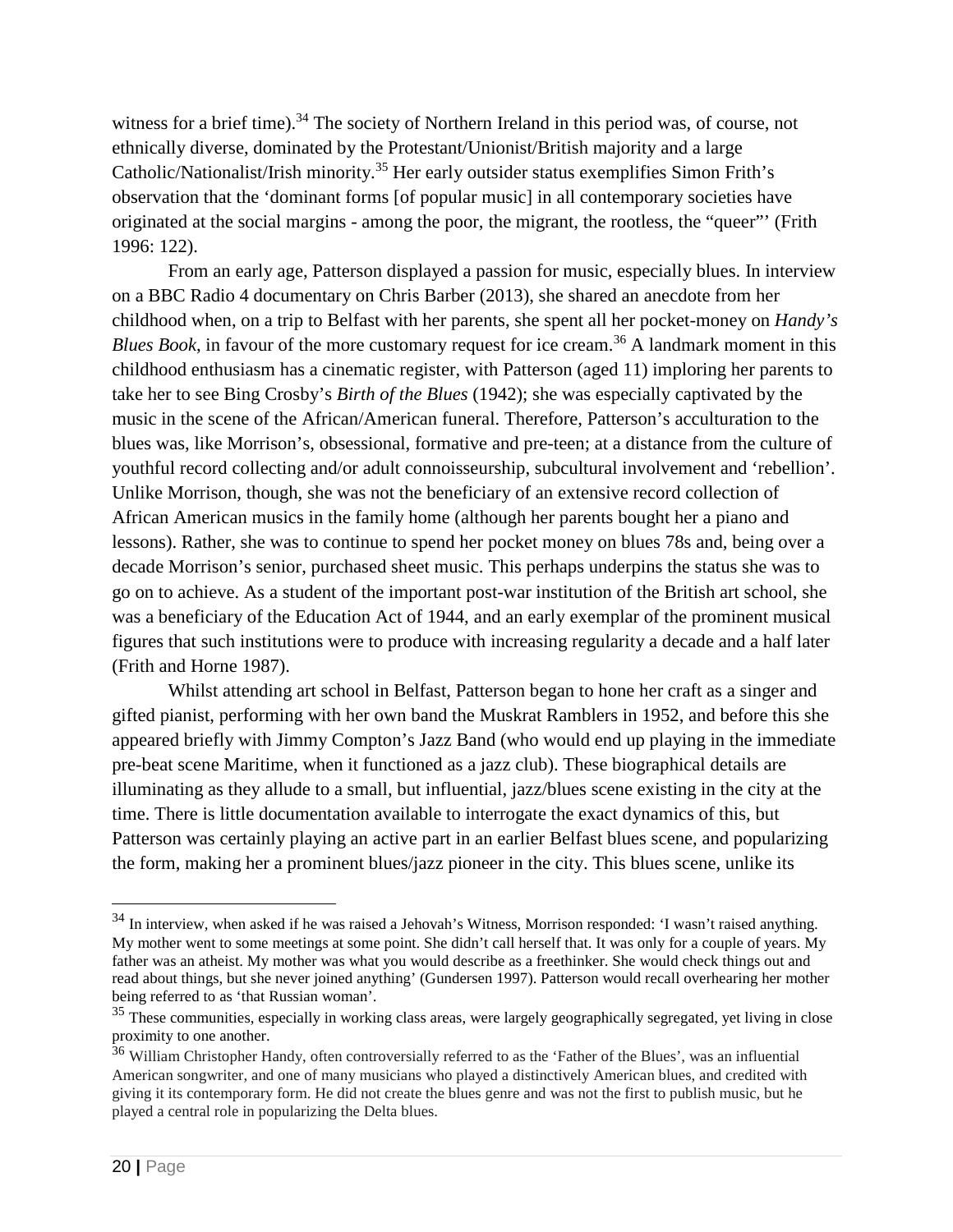better-known later one, drew on and performed an earlier female singer-dominated version of the form. Indeed, this more immediate post-war blues/jazz scene displayed the same concerns with the tension between authenticity and commercialism that marked the rock/pop, blues/showband distinction of the later beat scene. As an index of this, Patterson walked out of Compton's band after refusing to sing a song she considered to be pop. As she put it, 'it was not jazz. It was commercial (the 'c' word)' (Cassidy 2013: 37). After departing from Compton, Patterson moved to take up lead vocals in the Muskrat Ramblers, where the little surviving promotional materials announced her as the group's *blues* singer, marking a significant shift in emphasis away from jazz.

Two further points of significance regarding 'record capital' emerge from this period. Firstly, Derek Martin, her student contemporary, friend and bandmate, introduced Patterson to the records of Louis Armstrong, Jelly Roll Morton, the Chicago Three, Muggsy Spanier, Bunk Johnson and Bessie Smith. The latter, in particular, was to be a seminal influence throughout her career; and even Louis Armstrong averred: 'that women reminds me of Bessie Smith' (Cassidy 2013: 34 see also Vacher 2011 and Leigh 2011). Second, she was to be welcomed into Belfast record collector Gerry McQueen's inner circle. A procurer of rare blues records with an extensive collection, McQueen would host listening nights, and on these occasions the music would be discussed critically (with those whom he deemed to be the cognoscenti). Here, she was introduced to a different blues tradition: Robert Johnson, Leroy Carr and Big Bill Broonzy. As Cassidy puts it, paraphrasing Patterson, 'what was of special interest… is that they sang a kind of blues different from Bessie Smith, where Bessie sang songs accompanied by jazz bands, these blues artists accompanied themselves or were accompanied by guitar or piano' (Cassidy 2013: 39). In addition to introducing the Delta blues on record to Patterson, McQueen and Martin between them were to act in a manner not dissimilar to Morrison's father: furnishing the singer with an extensive repertoire of foundational and rare blues records. This alone would be of great importance to the history of Northern Irish popular music, even if, at worst, it would render Patterson a significant curio, another singer/group not to achieve broader acclaim. But she is more than a mere 'also-ran'.

According to her single (and largely self-published) biographer Ron Cassidy, Patterson became increasingly aware that the Belfast scene was too small to sustain more than a couple of blues/jazz bands and, as would become customary at the regions, set her sights on London. In fact, Patterson is best known as the regular vocalist with the Chris Barber Band from late 1954 to 1963 (thereafter singing with them intermittently right up until the 1980s). This is the period where Patterson becomes critically-celebrated and earns the mantle of first credible white blues singer (but it is important to stress that she arrived in London with a strong blues identity already intact).<sup>37</sup> Alexis Korner – often acknowledged as a father-figure in the formation of early-1960s rock culture – underwrote her importance on his BBC Radio programme, *Blues Roll On* (broadcast July 1968), 'there is no doubt that the first female British blues singer ever to achieve

 <sup>37</sup> Among her many recordings, *Chris Barber's Blues Book, Volume One* (1961) is particularly noteworthy as it is regarded by many as the first credible British blues album.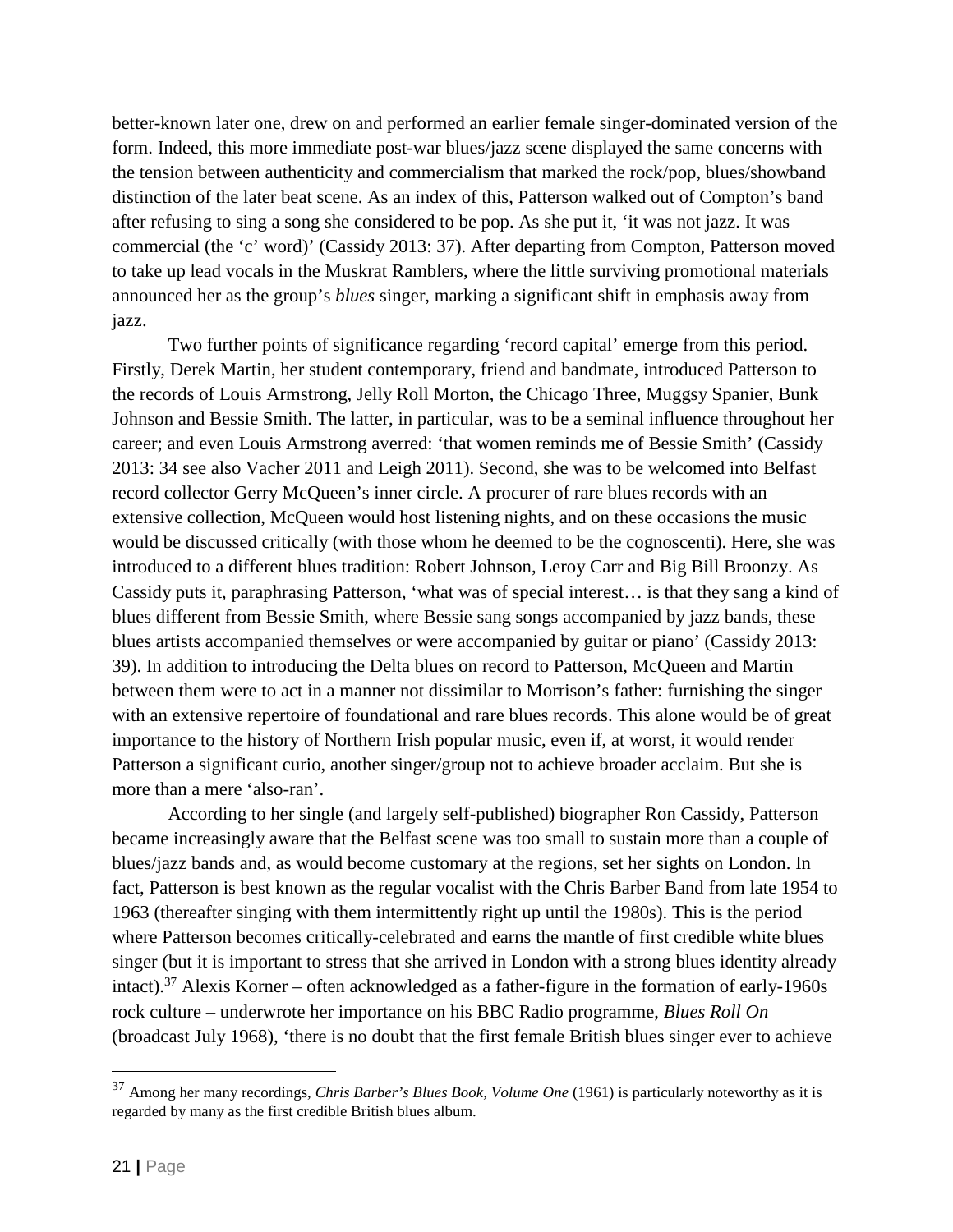pop status was Ottilie Patterson from Northern Ireland. It is largely due to Ottilie and her husband Chris Barber that the rhythm and blues movement got underway here (Britain) some six years ago'.

#### **The days before rock 'n' roll**

However, this only hints at her importance. She is critically regarded by more recent blues scholars as a progenitor of UK blues and one of the first white singers - and certainly the first Irish singer - to inhabit the form convincingly. According to Schwartz, other vocalists such as Beryl Bryden and George Melly, 'performed with revival and skiffle bands throughout the 1950s', but significantly 'neither convinced audiences that the blues were anything more than jazz songs with folk ancestry. The singer who did was Ottilie Patterson, who introduced the new generation of blues fans to the classic repertoire' (Schwartz 2007: 120).

Or as Melly himself put, 'She doesn't sound like a black imitation or someone paying homage, however sincerely, to the black soul. She sounds black' (Melly 1984). Just as Patterson was the first Irish artist to record and release 'Baby Please Don't Go', she was also the first blues artist to leave Ireland and achieve international fame; a prototype of the latter well-worn route to London and into 'exile'. Interestingly, in early 1955, when she returned to Belfast with the Barber Band to give a concert in the Fiesta Ballroom (just two weeks after her triumphant official debut with the band at the London's Royal Festival Hall), Patterson made the news, but not primarily for her singing talents. The press covered the concert due to overwhelming audience demand: 'Police control blues singer crowds' the headline in Belfast's *The Northern Whig* ran, '1000 left out...inside the ballroom over 1000 - mostly teenagers - gave Miss Patterson a rousing reception' (*Northern Whig* 1955). This is an early instance, pre-rock 'n' roll, of a popular music concert in the city being reported due to public order issues (and another first). And, once again, this cuts-sharply against her (relative) absence from the discourse of Irish rock and popular music.<sup>38</sup>

Crucially, Barber is the subject of a significant reappraisal by contemporary popular music historians concerned with the pivotal period in Britain, from the 'days before rock 'n' roll' to the arrival of a more conspicuously African American modern electric rhythm and blues, or 'beat,' and the so-called 'British Invasion'. This writing points to Barber having played a much more central role in the emergence of blues-derived British rock than has been acknowledged previously. As Schwartz notes: 'Many visits by American blues singers in the late 1950s were initiated by Chris Barber, who not only enjoyed live performances of the blues but was also eager to improve his band's sound by working with American artists. This was especially the case after 1955, when Ottilie Patterson… was added to the band's line-up' (Schwartz 2007: 76).

Moreover, in addition to being involved in skiffle (after all Lonnie Donegan was a member), the band's style was beginning to pre-empt and pave the way for the younger generation. As Schwartz observes, problematizing easy separations between trad-jazz and blues,

 <sup>38</sup> And interestingly the promotional agent was Phil Solomon.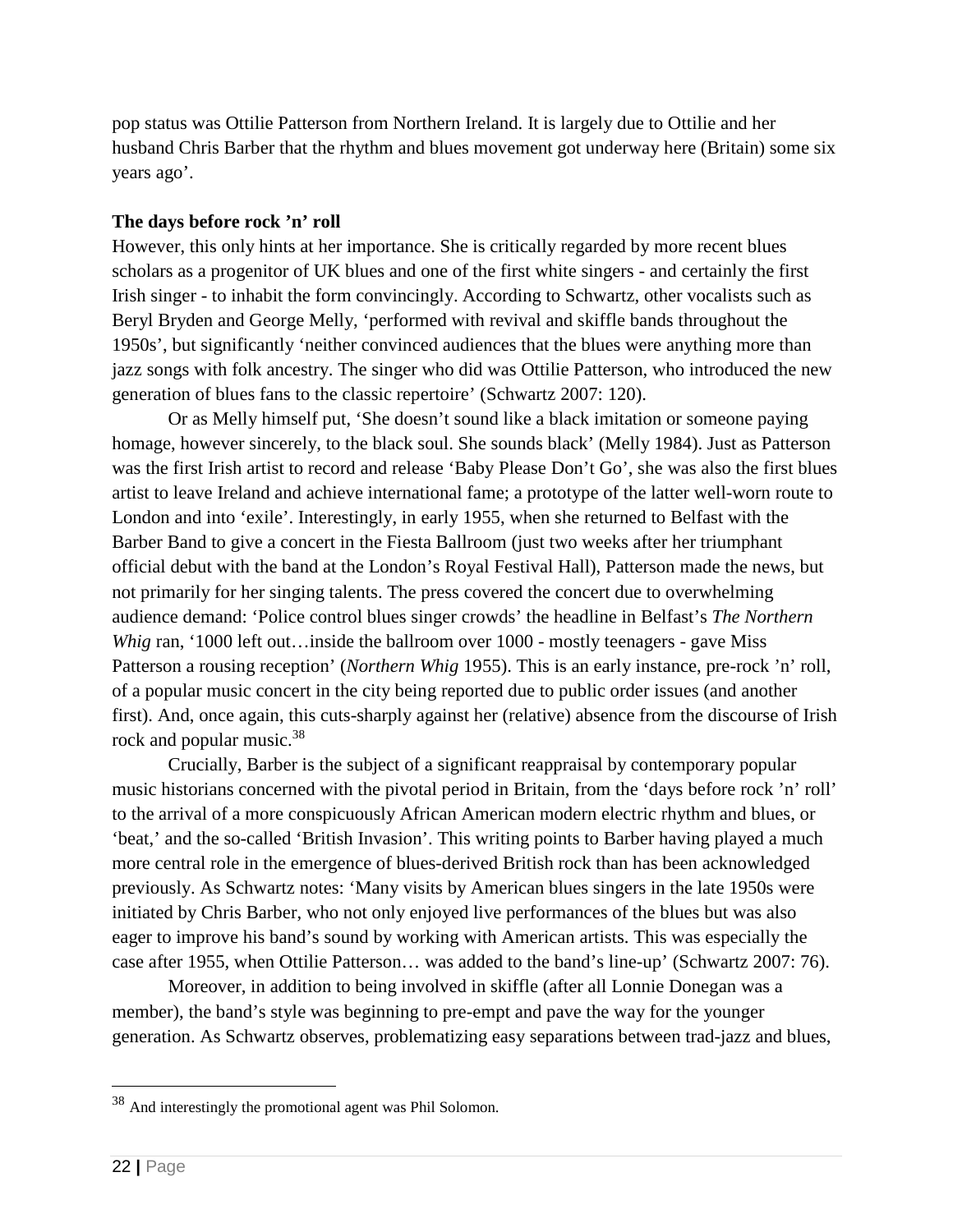'events were already in motion that would electrify the British blues and bring them into the mainstream of popular culture':

Once again Chris Barber and Ottilie Patterson were the catalysts. Their work with Muddy Waters ... made them fans of the urban blues style. The Barber Band had always tried to incorporate new ideas they learned from American artists … (this) changed the band's approach to rhythm from a rigid New Orleans two-beat to a more fluid, four-to-the-bar-feel, and Sister Rosetta Tharpe had made them aware of the triplet subdivisions at the heart of many styles of African American music. Thus, it was not surprising that the band was eager to experiment with the urban blues sound (Schwartz 2007: 125).

Hence, Patterson was more than merely the singer, and this recent research also points to Patterson and Barber reciprocally influencing the African American artists concerned. As Barber himself puts it, her role in the band made collaboration with Rosetta Tharpe, Muddy Waters, Howlin' Wolf and Big Bill Broonzy possible.<sup>39</sup> 'I'm very thankful to her that we got it right. We were a good jazz band, but we had to change. You've got to get into how you play that music' (*When Courtney Met Chris*).

Patterson is, undoubtedly, the first European white female blues singer to win favour with African American musicians *and* African American audiences. She was invited to perform by Muddy Waters at his Chicago club, Smitty's Corner, where she received rapturous responses. It is significant in this regard that African American audiences 'got it' in critical terms. This is, in no sense, to counter-idealize or essentialize, but the evidence is persuasive; she was accepted into the 'cradle of the blues', not sponsored or patronized, nor a side-show white for any interloping curiosity; an inverse primitive. One could devote an entire article to Patterson's collaborations with a series of important figures in the live arena alone, from Waters, to Tharpe to Broonzy and Howlin' Wolf.

# **Ottilie's Blues**

Just as significantly, Irish influences also emerge in the transatlantic tramlines of Patterson's oeuvre. When questioned by Korner in that radio interview about possible connections between the blues and Irish folk/traditional music, she replied: 'It is not so much a musical, but a temperamental and emotional similarity… such as the use of quartertones ... and the Irish also decorate their ballads with *the yarragh.* (Patterson in Korner 1968). The 'yarragh' is an idiomatic Irish phrase (a term introduced by Irish tenor John McCormack, which refers to a particular emotional, or numinous, quality of the singing voice).<sup>40</sup> In this respect, it is similar to Roland

<sup>&</sup>lt;sup>39</sup> Patterson and Barber in the Unites States stayed at Muddy Waters' house and at the houses of Waters' band as these tours weren't lavish.

 $40$  The 'yarragh' refers to an indefinable quality in the voice which can move a performance from being very good to bing something special..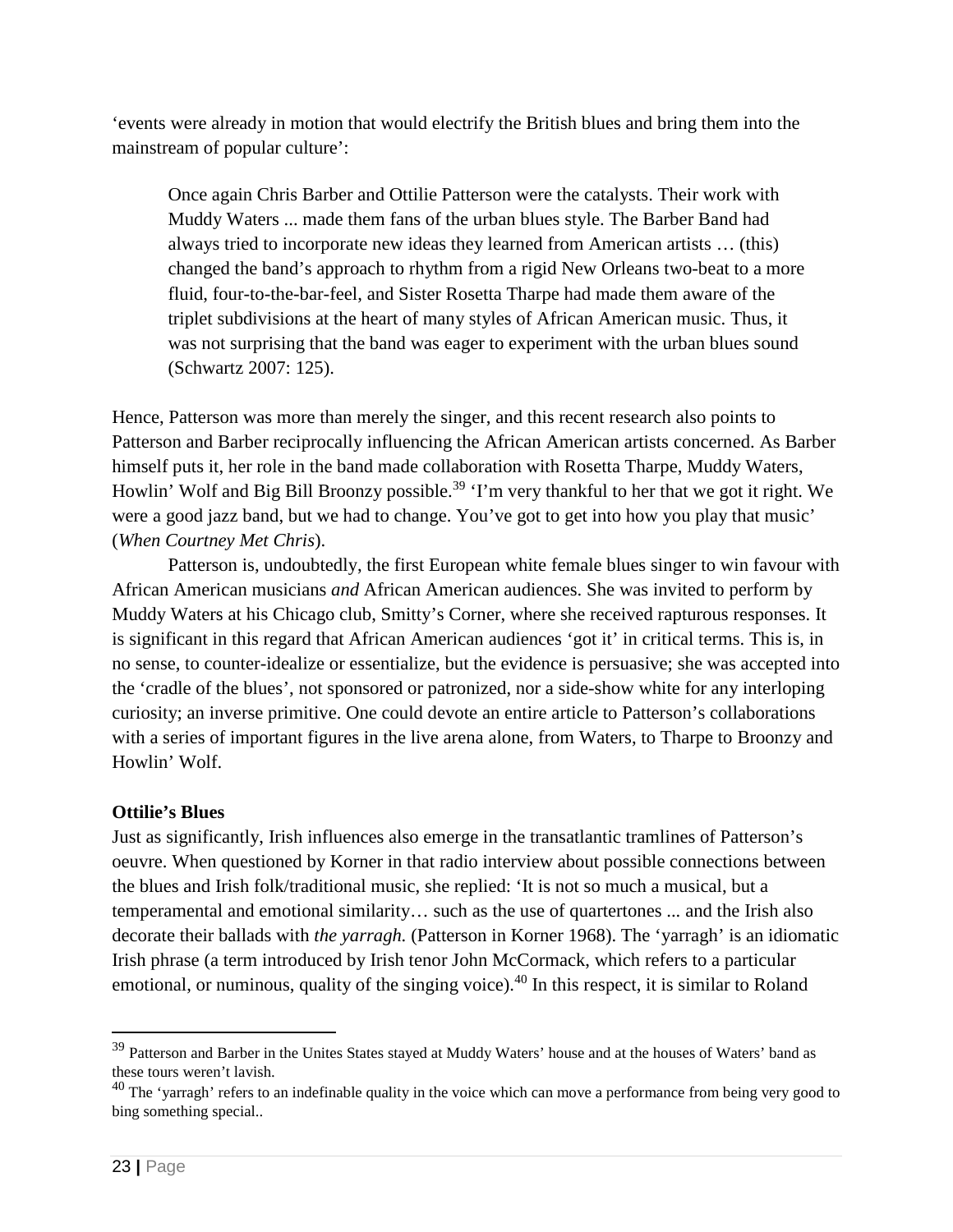Barthes' concept of jouissance and thus is concerned with rapture and bliss; an experience without a code (Middleton 1990: 255). It is interestingly an organizing principle of Marcus's *Listening to Van Morrison,* and links Morrison and Patterson in their desire to foreground this incantational quality of the voice (Marcus 2010: 8-11); although Patterson was in pursuit of this well ahead of the later generation of younger blues-based singers.

If one considers her many notebooks of lyrics and poems, as well as huge sections of her recorded work, both solo and with the Barber Band, she authored very specific and unusual blues songs, both in terms of performance and vocal address (Davies  $2014$ ).<sup>41</sup> These were often gendered and Irish. Indeed, her version of 'Baby Please Don't Go' significantly re-genders a song with the complex range of meanings referred to earlier and is possibly the only version released in the period by a woman, let alone white and/or Irish. However, the track 'Ottilie's Blues' is especially noteworthy. It is a complex hybrid of the blues and Irish vocal idioms; the latter of which she introduces to dramatic effect in the final third of the song.<sup>42</sup> The lyrics articulate Irish disaporic concerns, an in-betweenness, a yearning for a home that may no longer exist. Her distinctive Irish vocal on the last third of the song is, significantly, wordless and exemplifies the yarragh and experiences beyond the semantic; when words and meaning fail to match feeling. It, therefore, has the incantational quality referred to earlier, and with regard to the master narrative, pre-empts by some time, similar conspicuous hybrids of Irish and African-American musics by both Van Morrison and Sinead O'Connor.<sup>43</sup> Unlike Patterson, both of these artists' innovations have received due critical acknowledgement.

To return to the subject of alternative histories, Hodgett's prescient article is the only mention of Patterson in the discourse of Irish/Northern Irish rock and popular music. It is an extended version of an interview/profile in 1998, published in *The Irish News* (Hodgett 1998), and meant to be a proper introduction and timely assessment of her career; an opportunity – as it were - to set the record straight. As Patterson put it to the author, 'that's why I'm agreeing to this interview because all I want is to be appreciated and recognized' (Hodgett 2005: 162). This article bears some scrutiny, as despite the author establishing from the outset Patterson's pioneering role, he doesn't follow through with this in a straightforward way, and eerily in some senses, undermines the stated aims of the piece and thus downplays her importance. Much of this is attributable, not to the author's intentions, but to the gendered bias of rock discourse and much mainstream rock writing. Worryingly, for example, there is little mention of Patterson as performer *and* author; a routine and staple legitimation of rock and blues-derived credibility. There is, similarly, little reference to, let alone analysis of, the many songs she wrote; of her solo albums and the albums and performances with Barber. Alas, it is largely devoted to Patterson's

<sup>&</sup>lt;sup>41</sup> The authors wish to thank Lawrence Davies for sharing his research into the Ottilie Patterson collection at the National Jazz Archive, and her numerous scrapbooks, poems and song lyrics with us. We'd also like to acknowledge his insightful blog (allthirteenkeys.wordpress.com) exploring the history of the blues.

 $42$  The only audio, or reference, to this historically resonant and important track is its airing on Alexis Korner's BBC Radio programme, *Blues Roll On*, broadcast in July 1968.

<sup>43</sup> Morrison firstly deploys this type of form on 1974's *Veedon Fleece* and O'Connor on *I Do Want What I Haven't Got* (1990).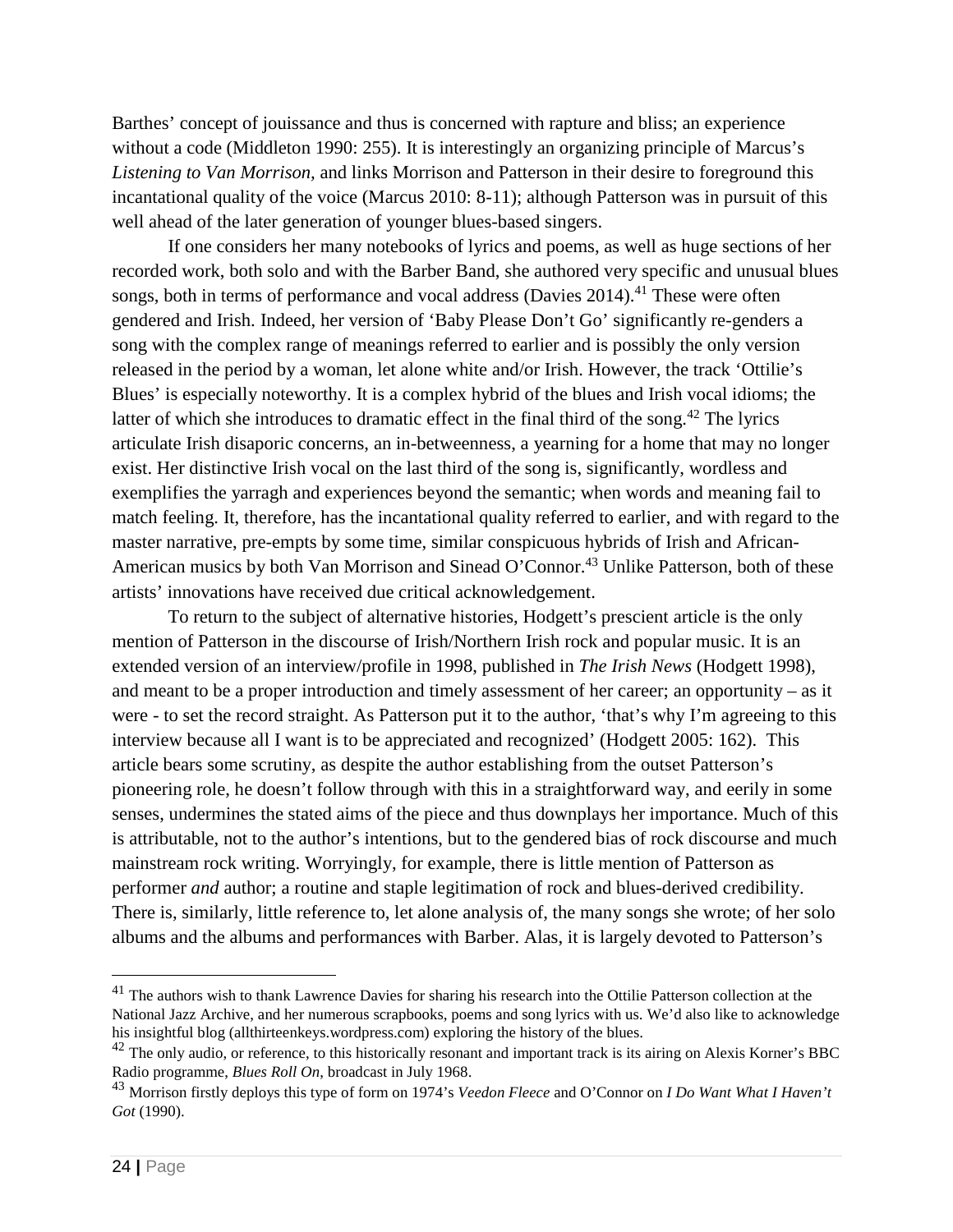reactions to meeting 'real' African-American blues 'legends', perversely deflecting attention away from the article's subject. It is conceivable that if a white male artist of her standing was written about in just such a way - achievements downplayed in favour of a focus on the 'real' 'legends' - there would some consternation. Sadly, here we have the old trope of the denigration, and under-exploration, of female creativity. This sits uneasily against the very real fact that a thoroughly historicized assessment of Patterson's achievements could upset the entire master narrative of Irish rock/Belfast beat/UK blues scene creativity and its key players' rhetorical ownership of the story.

 However, as more dispassionate scholars do their work on the more general aspects of this history, it becomes apparent that Patterson's career provokes reassessment of the existing British blues - and the transition from blues to blues-informed rock - narrative. If she troubles that broader narrative, she cannot help but overturn some of the core assumptions of the custodians of the Irish and Northern Irish rock and 'beat museum'. Most troublingly, there is little in Hodgett that suggests Patterson's intelligence (she is routinely described with neutralizing phrases such as 'uncomplicated Irish lass'). This singer's creative and imaginative universe is much more extensive and complex than allowed for in Hodgett's profile. It is of little surprise, one could aver, that she wanted some of her history and creativity to be made manifest. Alas, that appears to matter little in this telling of the story: you'll never be critically lauded, it intimates, if you're constantly in the shadows of 'real' legends.

 This is what may have possibly irked Patterson, prompting her to write to *The Irish News*, taking issue with the original article's focus, with a letter that was duly published (Patterson 1998). This letter is ideologically interesting. At pains to say she doesn't want to be seen to complain, it is a gentle plea for recognition as a creative female artist, one ahead of the orthodox narrative, a figure who had not yet formed into an archetype that could be followed through on (there is, as yet, no Joni Mitchell, Janis Joplin - let alone Patti Smith). Thus, Patterson is 'doublyothered', as the post-colonial critique would have it: female creativity denigrated, trapped on the fringes of a parochial narrative. She is reduced to being a 'didn't you know figure', an overlooked achievement from Northern Ireland's periphery, only recovered in a local story - and akin, in Martin McLoone's analysis of the fate of many Irish artists - to play Lear's fool: left to look on as an awe-struck bystander, framed in the role of bearing witness, a supporting actor in a bigger story about the achievements of others greater than us (McLoone 1990).<sup>44</sup>

#### **Conclusion**

In many respects, Patterson and her neglected career embodies the focus of this article: to question and challenge the orthodox history of how Belfast got the blues - to open-up a space for exploring and telling other stories - and to build an alternative and more extensive picture of this vital period of Northern Ireland's capital city's popular music narrative, offering a different

<sup>&</sup>lt;sup>44</sup> In his preface to his extended piece on Patterson, he notes her letter and expresses genuine bewilderment that she took issue with aspects of it (Hodgett 2005).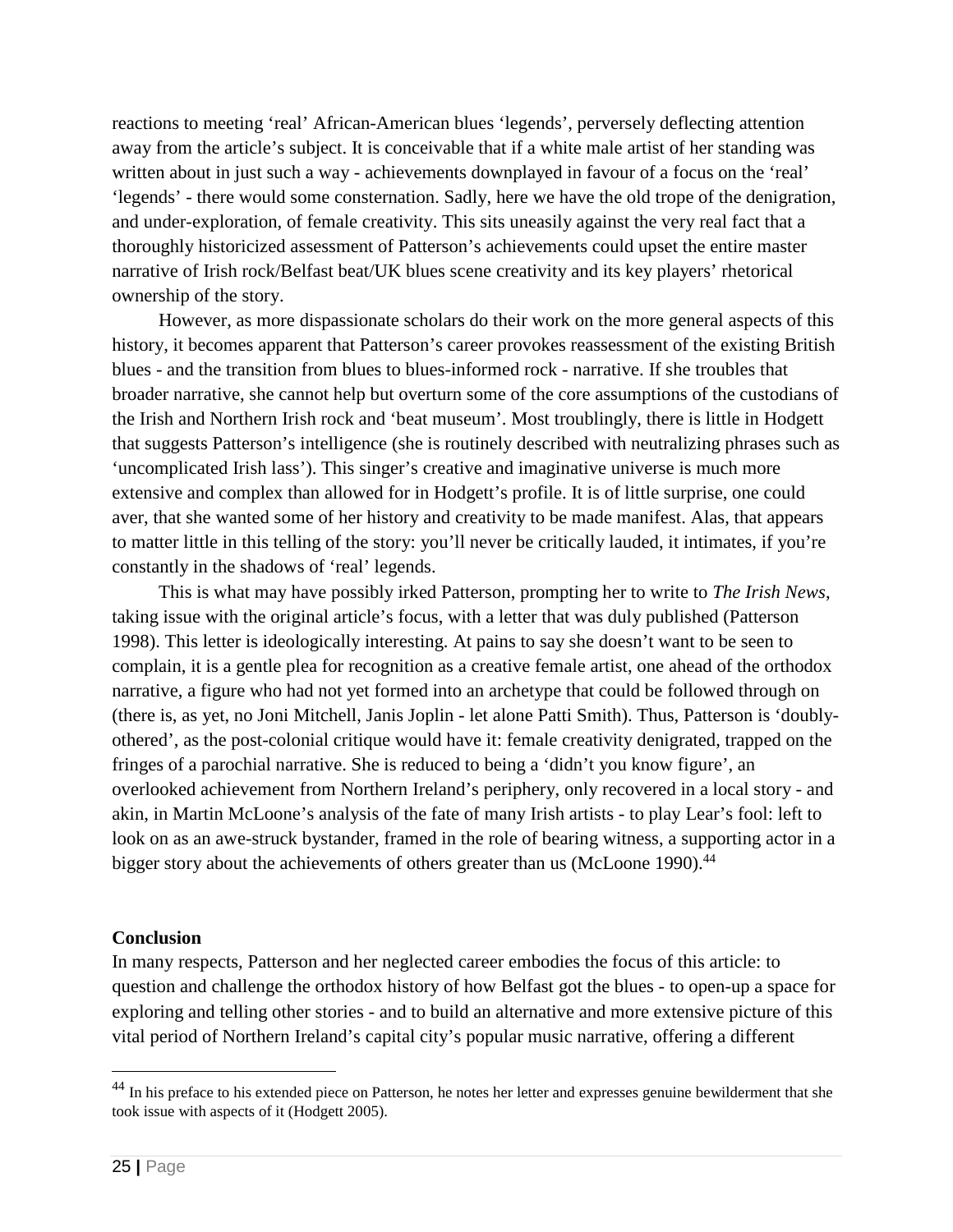account of the way music functioned, and in relation to broader currents. Irish rock historiography has been fixated on the showband/beat group binary, and for solid reasons. This is, after all, the opposition that shaped the dynamics of the scene's participants at the time. Patterson's presence, though, represents other ways into the story. Future work might look more closely at the blues/jazz scene and its influence on the later Belfast of the beats. Simon Frith et al, have opened up how significant the jazz scene - its entrepreneurs, musicians and audiences were in changing post-war musical dynamics in the UK (Frith, Brennan, Cloonan and Webster 2013: 9). This was also the case in Belfast, where the jazz scene was vital example for the later 'do-it-yourself' culture that is better remembered in orthodox accounts.

The blues/jazz scene, often collapsed crudely into Trad, is frequently regarded (if explored at all in mainstream rock discourse) as the music that a younger, and evidently, 'cooler' electric blues scene supplanted. As such, it is casually framed as a music of staid routines, rigidly formal in setting and approach, which the young 'invasion' musicians overthrew (and to global acclaim). If one is sceptical, seeking reasons for her occlusion, it could be claimed that in this 'generation conflict'-orientated period, Patterson (like Barber - and indeed Phil and Mervyn Solomon) didn't sport the look, the fashions of the new emerging youth scene (that she wasn't 'rock n roll' enough), belonging to an out-of-step musical generation, and hence with one foot in that older (however pioneering) culture before the group phenomenon rose to ascendancy, when, as the narrative avers, 'the kids took over.'

The actual history, however, complicates this. The young pre-Stones, blues and recordobsessed Brian Jones further connects the protagonists in this discussion. He was present at a Barber Band concert and is documented as being spellbound by Patterson's performance, inveigling his way backstage to ask the singer about her influences, and how she learned to sing like that (Schwartz 2007: 127). Like Morrison, Patterson's blues was, importantly, a modernizing force and not driven by faithful replication as is often alleged, but about adaptation, electrification, and translation - evidenced in her own writing, collaborations, her inventive live and recorded work, and in making spaces for the younger blues generation (as represented by the 'father-figure' of Korner) in the intervals of the Barber Band set.

In uniting our stories further – the one highly present, the other little-known – it is noteworthy that Morrison will namecheck all of Patterson's associates (Barber, Donegan and Long John Baldry et al), but - and we have tried to be as comprehensive and diligent as possible we have yet to find a single public utterance by Morrison about his progenitor and compatriot (the significant exception is a brief mention of her by Morrison on *Jazz Club with Walter Love*, 'The Jazz and Blues of Sir Ivan Morrison' on BBC Radio Ulster, 10 September 2017). This is especially surprising given how pivotal she is and the historical, musical, and cultural complexity of her oeuvre. Interestingly, Morrison gave an uncharacteristically effusive interview in support of Barber and his legacy:

Chris recorded "Rock Island Line" with Lonnie Donegan. It was on a Chris Barber record and then it became a single with Donegan… He was also bringing over Sonny Terry,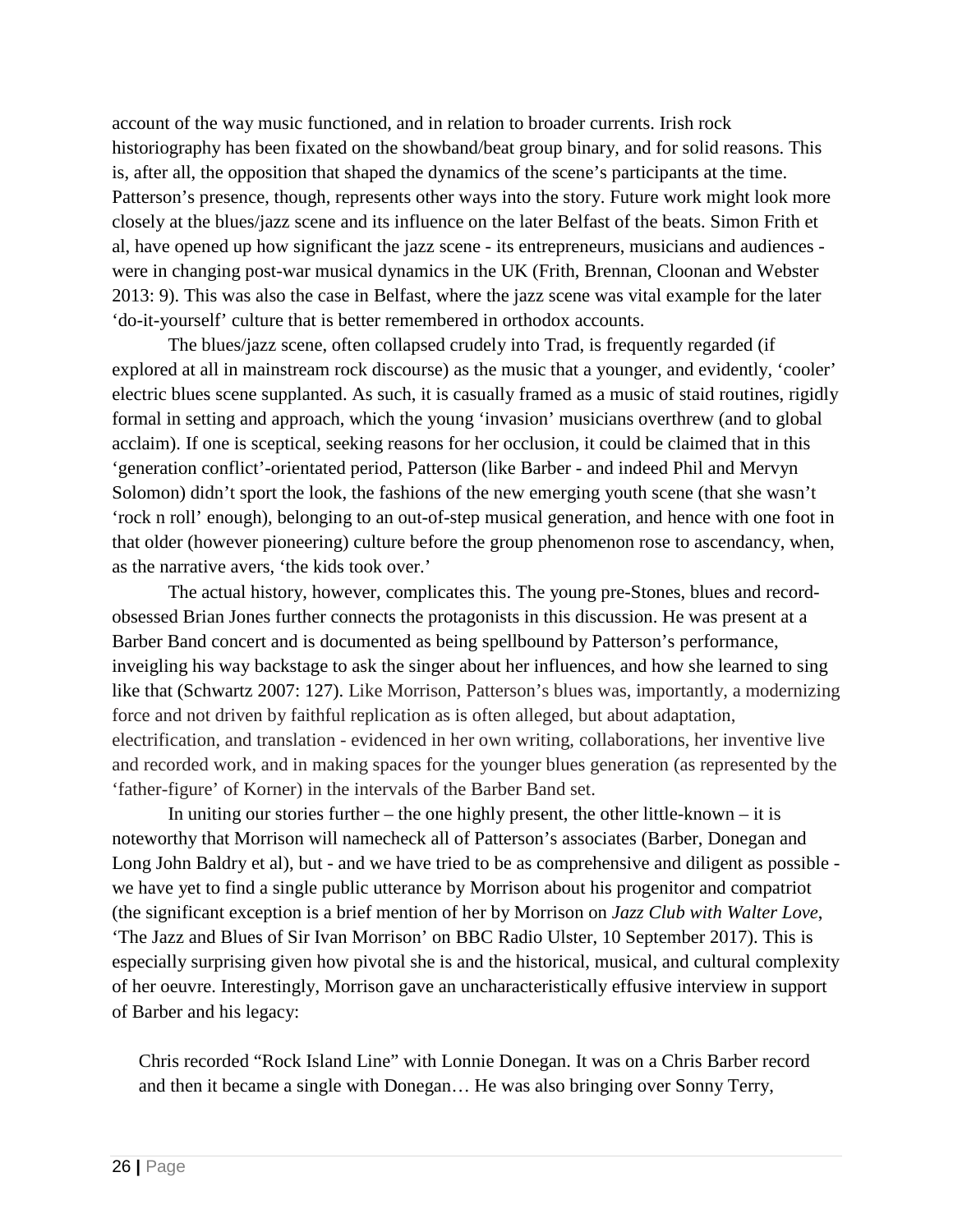Brownie McGee, Big Bill Broonzy, Muddy Waters. The whole thing had an impact. He was pioneering… This is how I got into music because the Donegan thing kicked off, that was the opening for me to do what I wanted to do at that stage. Though I was still at school (*When Courtney Met Chris* 2009).

However, Barber with characteristic generosity is exceedingly vocal in his praise for Patterson and the innovations she facilitated - which also rubs abrasively against her absence from the discourse of Irish rock and popular music. The omission is glaring, and raises many historically and ideologically significant questions.

Overall, this article has sought to provoke, and at the least enhance, critical understanding of this key period, and to further the analysis of Them, at a time when the group's identity was directly connected to the Belfast of their emergence. We have endeavoured to offer a more nuanced view of the group, and the contradictory circumstances of their achievement, than exists in the governing materials, as well as suggesting how Patterson problematizes the orthodox narrative in pertinent ways. Both artists – Them/Morrison and Patterson also reveal a series of complex cross cultural and intermedial dialogues, which are locally-specific but not quarantined to the local at the same time. The godfather archetype is, as the narrative goes, strong, in control, the epitome of creative mastery; he remains a constant presence on the scene. It's an age-old story. The much less, if invoked at all, godmother (as in fairy godmother), oversees, modestly looks after others, works her magic, leaves the proverbial glass slipper, and disappears to a 'somewhere/nowhere'. The focus then inevitably shifts to the denouement she helped facilitate but her key involvement is rarely given credit or even mentioned again.

This article, we hope, resonates with Patterson's published letter to *The Irish News* (Patterson 1998), where she appeals with customary understatement, that it would be rewarding to be featured in some blues encyclopaedias.

#### **References**

Bew, P. and H. Patterson. 1985. *The British State and the Ulster Crisis*: *From Wilson to Thatcher*. London: Verso.

Bosi, L. and S. Prince (2009) 'Writing the Sixties into Northern Ireland and Northern Ireland into the Sixties', *The Sixties*, 'Special Section on Northern Ireland. 2:2, 145-161, DOI: 10.1080/17541320903346478

Cassidy, R. 2013. *Ottilie: Star of County Down*. Manchester: Broomfields Publishing.

*Chicago Tribune*. 1964. 'Concert Stops as Teenagers Riot in Belfast'. *Chicago Tribune*. 1 August.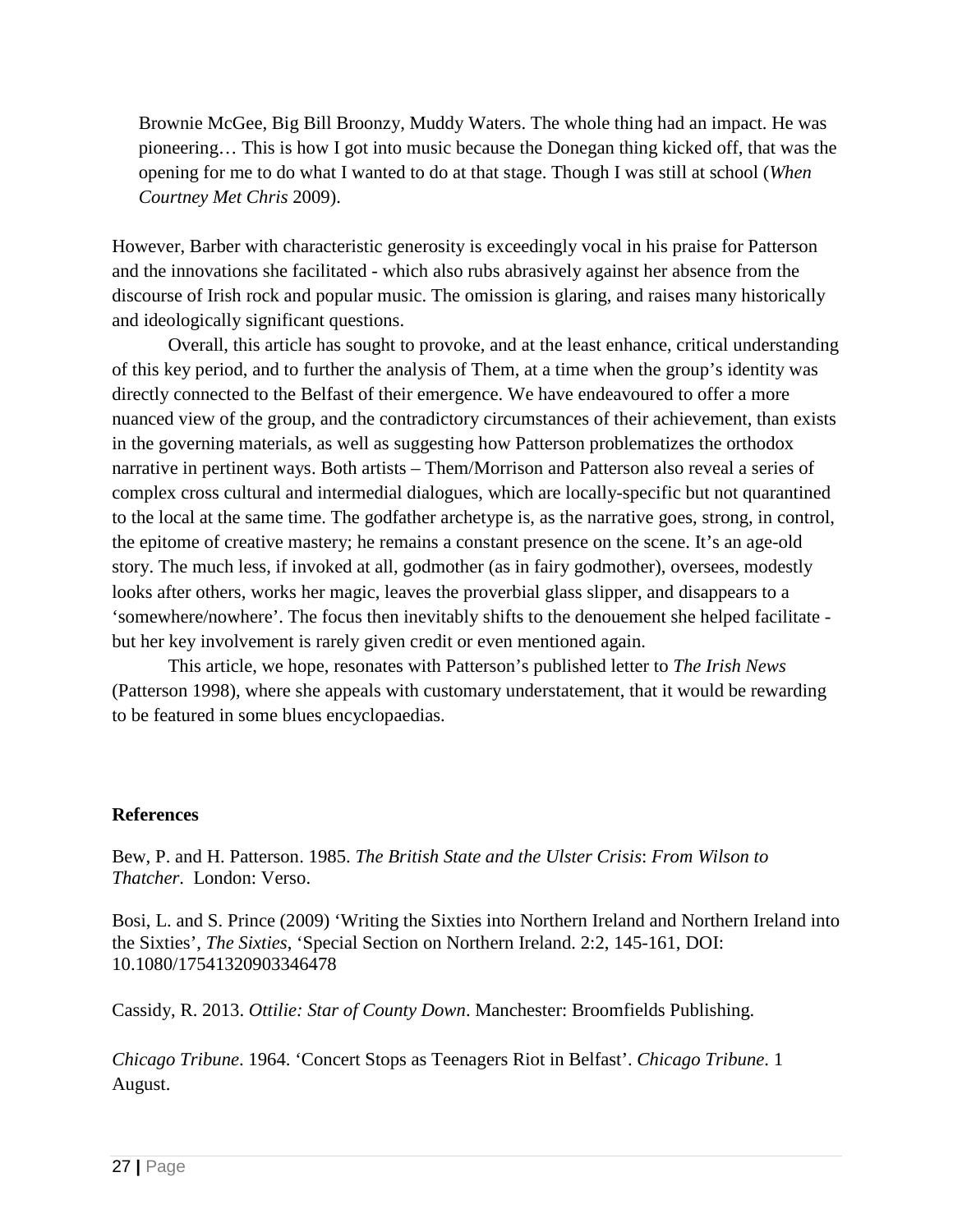Coelho, V. 2011. 'Through the Lens Darkly: Peter Whitehead and The Rolling Stones'. *Framework* 52. No. 1: 174-191. Spring.

Collis, J. 1996. *Van Morrison*: *Inarticulate Speech of the Heart*. Boston: Da Capo Press.

Davies, L. 2014. 'What if the "Godfather of British Blues" was actually a women' *allthirteenkeys.wordpress.com*. 20th July.

Frith, S. 1988. *Music for Pleasure: Essays in the Sociology of Pop*. New York: Routledge.

Frith, S. 1996. *Performing Rites: On the Value of Popular Music*. Oxford: Oxford University Press.

Frith, S., M. Brennan, M. Cloonan and E. Webster. 2013. *The History of Live Music in Britain*, *Vol 1:1950-1967*. Farnham: Ashgate.

Frith, S. and H. Horne. 1987. *Art Into Pop*. London: Methuen.

Garon, P. 2004. 'Baby Please Don't Go' in *Encyclopaedia of the Blues*. Ed Edward Komara. New York: Routledge.

Gundersen, E. 1997. 'Interview with Van Morrison', *Music Central Online*.

Hage, E. 2009. *The Words and Music of Van Morrison.* Westport: Praeger, 2009.

Harper, C. and T. Hodgett. 2005. *Irish Folk, Trad and Blues: A Secret History.* London: Cherry Red Press.

Harrison, B. 2017. 'Interview with the authors'. Bangor, Northern Ireland (July).

Haslam, D. 2015. *Life After Dark: A History of British Nightclubs and Music Venues*. London: Simon and Schuster.

Herzhaft, G. 1992. 'Baby Please Don't Go'. *Encyclopaedia of the Blues*. Fayetteville, Arkansas: University of Arkansas Press.

Heylin, C. 2004. *Can You Feel The Silence? Van Morrison: A New Biography* (London: Penguin).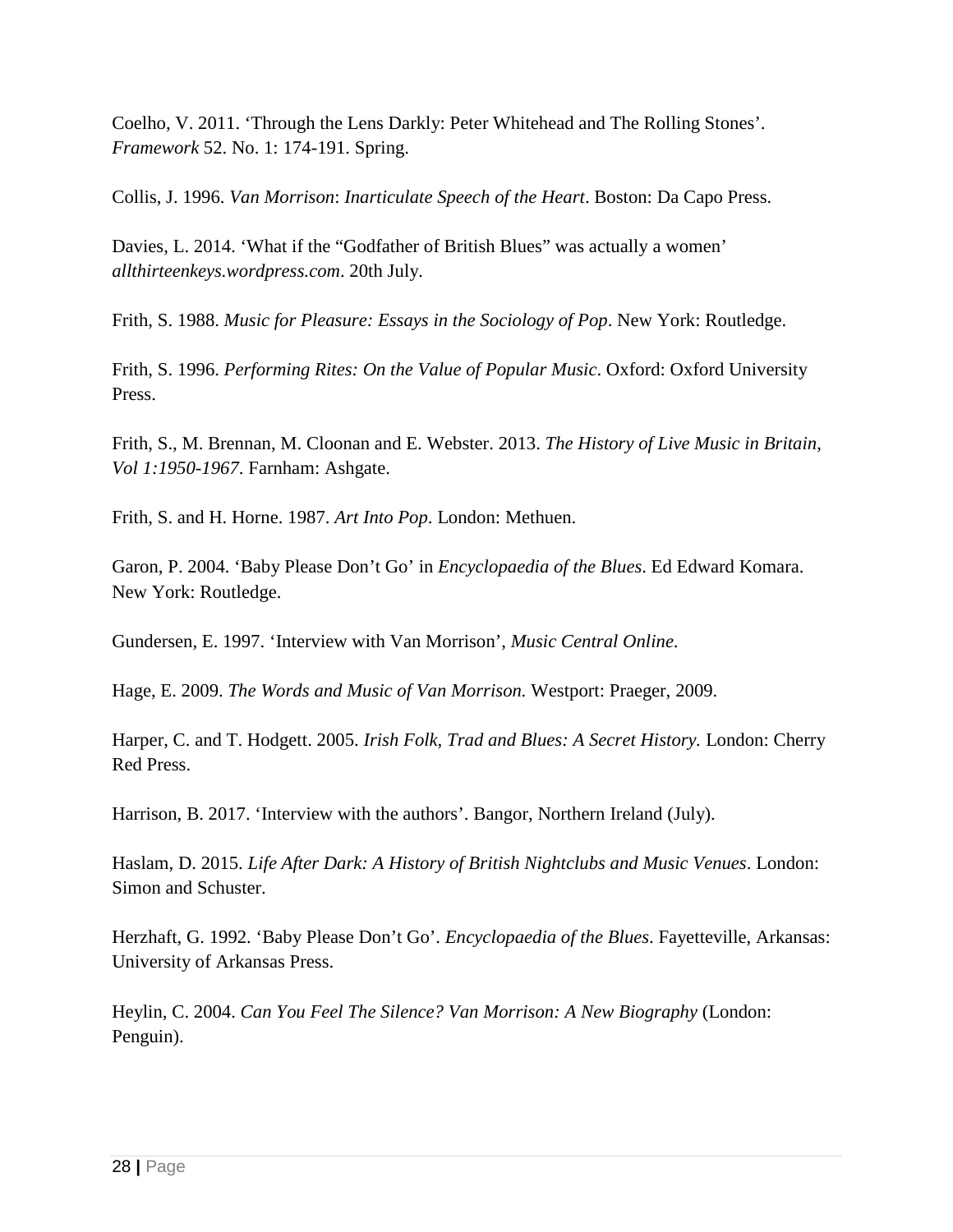Hill, J. 2006. *Cinema and Northern Ireland*: *Film*, *Culture and Politics*. London: BFI/Palgrave Macmillan.

Hinton, B. 1997. *Celtic Crossroads: The Art of Van Morrison*. London: Sanctuary.

Hodgett, T. 1998. 'Comber's Callas: A Profile of Ottilie Patterson', *The Irish News*, 23rd March.

Hodgett, T. (2005) 'Ottilie Patterson' in Colin Harper and Trevor Hodgett, *Irish Folk, Trad and Blues: A Secret History.* London: Cherry Red Press.

Inglis, I. 2000. '"The Beatles are coming!": Conjecture and conviction in the myth of Kennedy, America, and the Beatles', *Popular Music and Society*, 24.2: 93-108.

Laing, D. 2012. 'Forward', Noel McLaughlin and Martin McLoone, *Rock and Popular Music in Ireland: before and After U2*. Dublin/Portland Or: Irish Academic Press.

Lashua, B., S. Cohen and J. Schofield. 2010. 'Popular Music, Mapping and the characterisation of Liverpool', *Popular Music History* 4.2: 126-144.

Leigh, S. 2011. 'Ottilie Patterson: Singer with the Chris Barber Band who proved that Britons could sing the blues', *Independent*, 3 July 2011.

Marcus, G. 2010. *Listening to Van Morrison*. London: Faber and Faber.

McKenzie, G. 1964. 'Rolling Stones Belfast Show is a "real knock out"', *Belfast Telegraph*. 1st August 1964.

McLaughlin, N. and M. McLoone. 2012. *Rock and Popular Music in Ireland: Before and After U2*. Dublin/Portland Or: Irish Academic Press.

McLoone, M. 1990. 'Lear's Fool and Goya's Dilemma: Irish Film and Peripheral Culture'. *Circa:* 50: 54-58. March/April.

Melly, G. 1984. Liner notes to *Madame Blues & Doctor Jazz!* by Ottilie Patterson with the Chris Barber Band, Black Lion BLM51101.

Middleton, R. 1990. *Studying Popular Music*. Milton Keynes: Open University Press.

Murphy, M. M. 2015. *A Social History of the Irish Music Industry, 1880–1985*. Unpublished PhD thesis: Trinity College Dublin.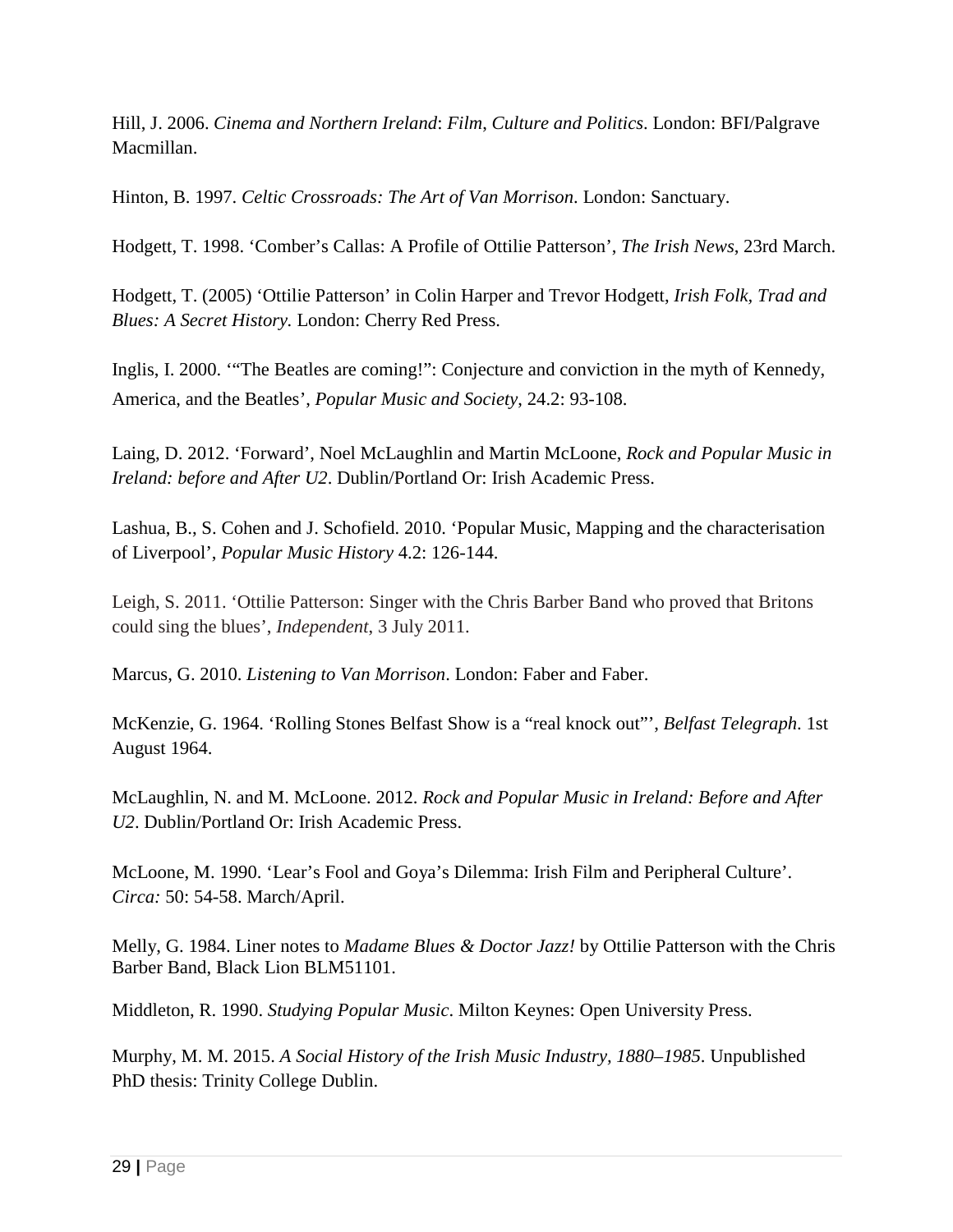Murray, C. S. 2002. *Boogie Man: The Adventures of John Lee Hooker in the American Twentieth Century*. Basingstoke: Macmillan.

*News Letter*. 1964 'Rolling Stones fans laid out in corridors: Chaos - 400 faint - in Ulster Hall'. *The News Letter*. 1st August.

Nixon, L. 1965. 'Stones a "Smash" Again', *The News Letter*. 6 September 1965.

*Northern Whig* Reporter. 1955. 'Police control blues singer crowds'. *The Northern Whig*, 21 January 1955.

O'Halloran, D. 2006. *Green Beat*: *The Forgotten Era of Irish Rock*. Belfast: Blackstaff Press.

Onkey, L. 2010 'Blues Coming Down Royal Avenue: Van Morrison's Belfast Blues' in *The Irish in the Atlantic World* ed. David T. Gleeson, 195-210. Columbia: University of South Carolina Press.

Patterson, O. 1998. 'Letter to the Editor', *The Irish News*. 9th April.

Reynolds, S. 2016 *Shock and Awe: Glam Rock and Its Legacy*. London: Faber and Faber.

Rogan, J. 1984. *Van* Morrison: *A Portrait of the Artist*. London: Elm Tree Books.

Rogan, J. 2005. *Van Morrison: No Surrender*. London: Secker and Warburg.

Schwartz, R. F. 2007. *How Britain Got the Blues*: *The Transmission and Reception of American Blues Style in the United Kingdom*. Farnham: Ashgate.

Selvin, J. 2015. *Here Comes The Night: Bert Berns and the Dirty Business of Rhythm and Blues.* Berkeley: Counterpoint.

Smyth, G. 2005. *Noisy Island: A Short History of Irish Popular Music*. Cork: Cork University Press.

Thompson, G. 2008. *Please Please Me: Sixties British Pop Inside Out* (Oxford: Oxford University Press).

Turner, S. 1993. *Van Morrison: Too Late to Stop Now*. New York: Viking.